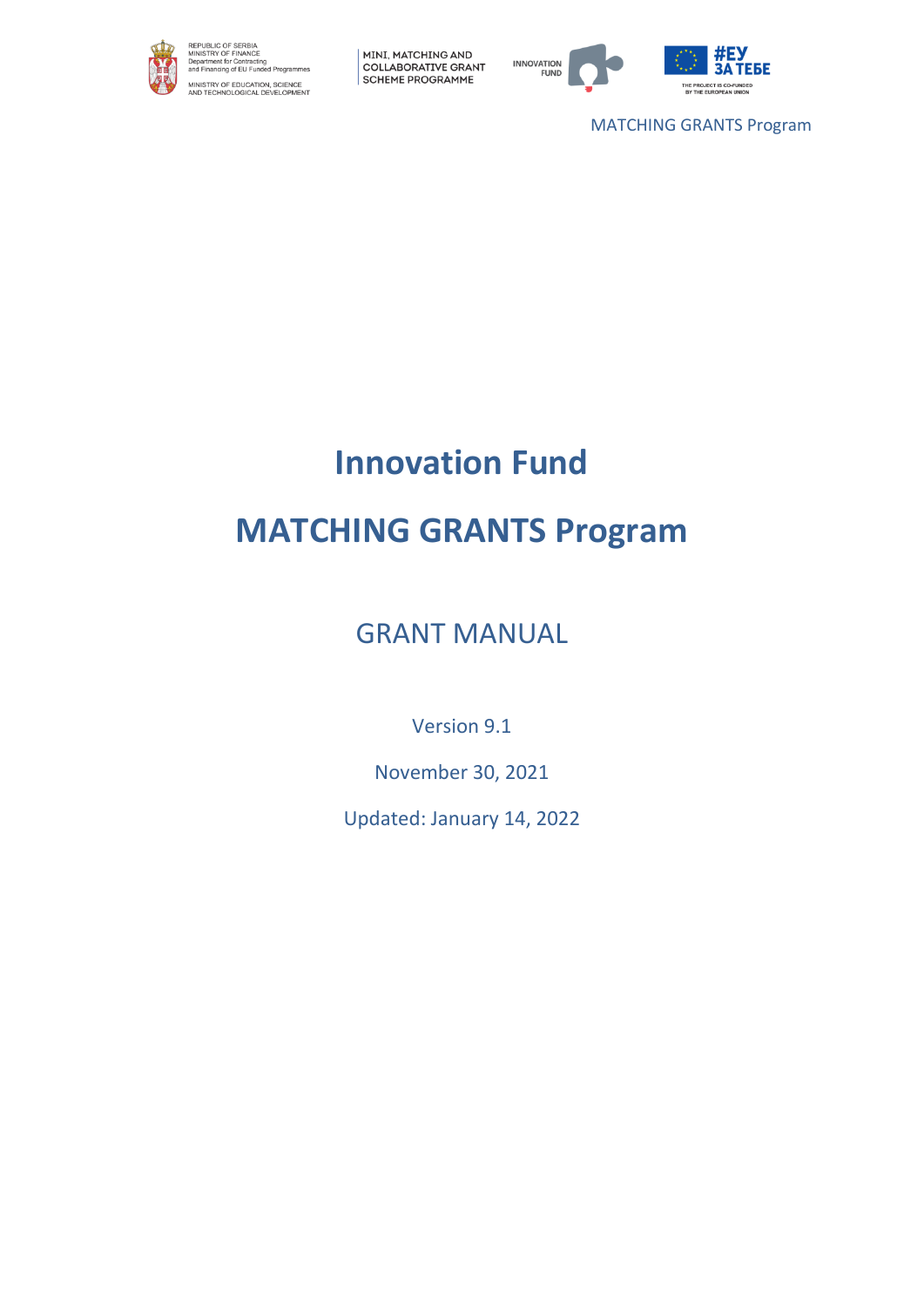



# **MATCHING GRANTS Program**

| 1.1. |                                                                      |  |
|------|----------------------------------------------------------------------|--|
| 1.2. |                                                                      |  |
| 1.3. |                                                                      |  |
|      |                                                                      |  |
| 2.1  |                                                                      |  |
| 2.2  |                                                                      |  |
| 2.3  |                                                                      |  |
|      |                                                                      |  |
| 3.1. |                                                                      |  |
| 3.2. |                                                                      |  |
|      |                                                                      |  |
| 4.1  |                                                                      |  |
| 4.2  |                                                                      |  |
| 4.3  |                                                                      |  |
| 4.4  |                                                                      |  |
| 4.5  |                                                                      |  |
|      |                                                                      |  |
| 5.1. |                                                                      |  |
| 5.2. |                                                                      |  |
| 5.3. |                                                                      |  |
| 5.4. |                                                                      |  |
| 5.5. |                                                                      |  |
| 5.6. |                                                                      |  |
| 5.7. |                                                                      |  |
| 5.8. | INFORMATION REQUIREMENTS DURING AND AFTER PROJECT IMPLEMENTATION  24 |  |
| 5.9. |                                                                      |  |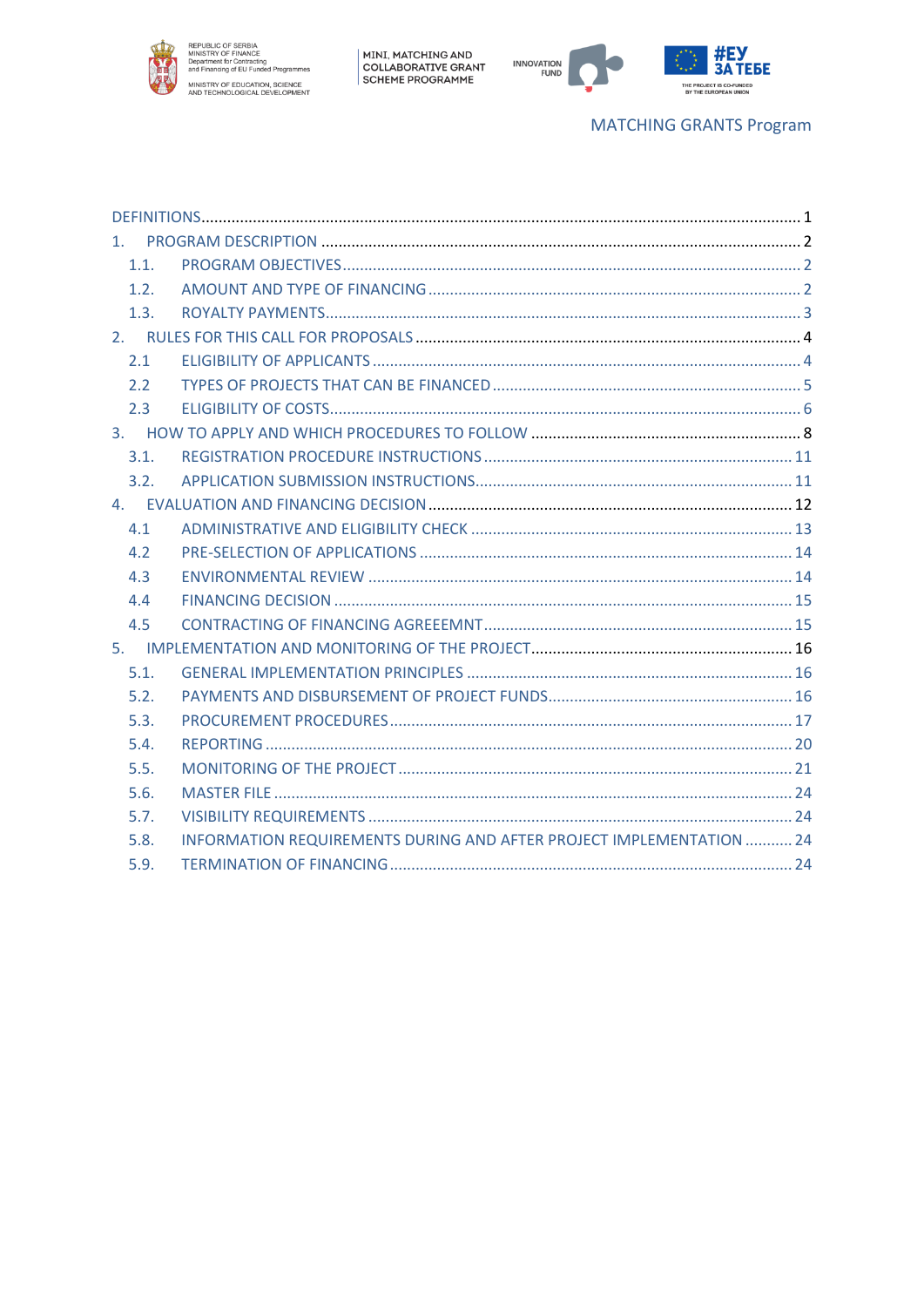



MATCHING GRANTS Program

Dear Applicant,

The MATCHING GRANTS Program aims to encourage established and profitable micro, small and medium-sized companies in the Republic of Serbia to engage in development and commercialization of technological innovations in the form of new and improved products, services, technologies and technological processes, in order to generate new market value, create high paying jobs, increase revenue and export growth and improve Serbia's competitiveness. This will help Serbian companies become more attractive to strategic partners (e.g. private sector industry, R&D organizations and venture capital/private equity funds), with the broader goal of increasing private sector investment in R&D (technology development) and commercialization projects in Serbia.

**Applicants are private micro, small and medium sized enterprises incorporated in Serbia that have a technological innovation or potential for creation of new intellectual property (IP) with competitive global/domestic position and a clear market need.** 

The financing awarded by the Innovation Fund (IF) under the MATCHING GRANTS program will cover a maximum of seventy percent (70%) of Approved Project Budget for micro and small enterprises and a maximum of sixty (60%) percent of total project costs for medium sized enterprises, but the total IF financing cannot exceed more than **EUR 300,000** per project. The minimum of thirty percent (30%) of the total Approved Project Budget for small and micro enterprises and forty percent (40%) for medium sized enterprises of the co-financing is to be secured by the Applicant from other, private sector sources, independently of the IF.

Upon successful commercialization of the innovation developed with the IF's support, the revenue (and not just the profits) derived from the sales of the product/service and any or subsequent products/service based on the technology developed in the project financed by the IF, will become the basis for the royalty payments in compensation for the IF financing under the MATCHING GRANTS Program. Any such royalty payments will be made at a rate of five percent (5%) of annual revenue derived from sales of product or service or 15% of licensing revenue derived from such product/service up to 120% of financing received from the IF for a period of up to five (5) years after Project completion, whichever is achieved first.

Financing decisions will be made on a competitive basis by the IF's independent Investment Committee (IC). The number of awards will be determined by the quality of the applications and is subject to the total funds available or allocated to the MATCHING GRANTS Program. In addition, if and where applicable, this Program will also provide support for financial management, IP protection and business development training, as well as mentoring to the Awardees to enable them to prepare for the next stage of development. State aid regulation is applied to the financing received by the Awardee from the IF through his Program in accordance with the Innovation Fund's Rulebook on applying state aid rules.

This Grant Manual provides information about the Program and its application procedures, while keeping in mind international best practices adapted to suit Serbian business conditions. We hope the information will help Applicants navigate easily through the process. Please do not hesitate to contact us with any questions.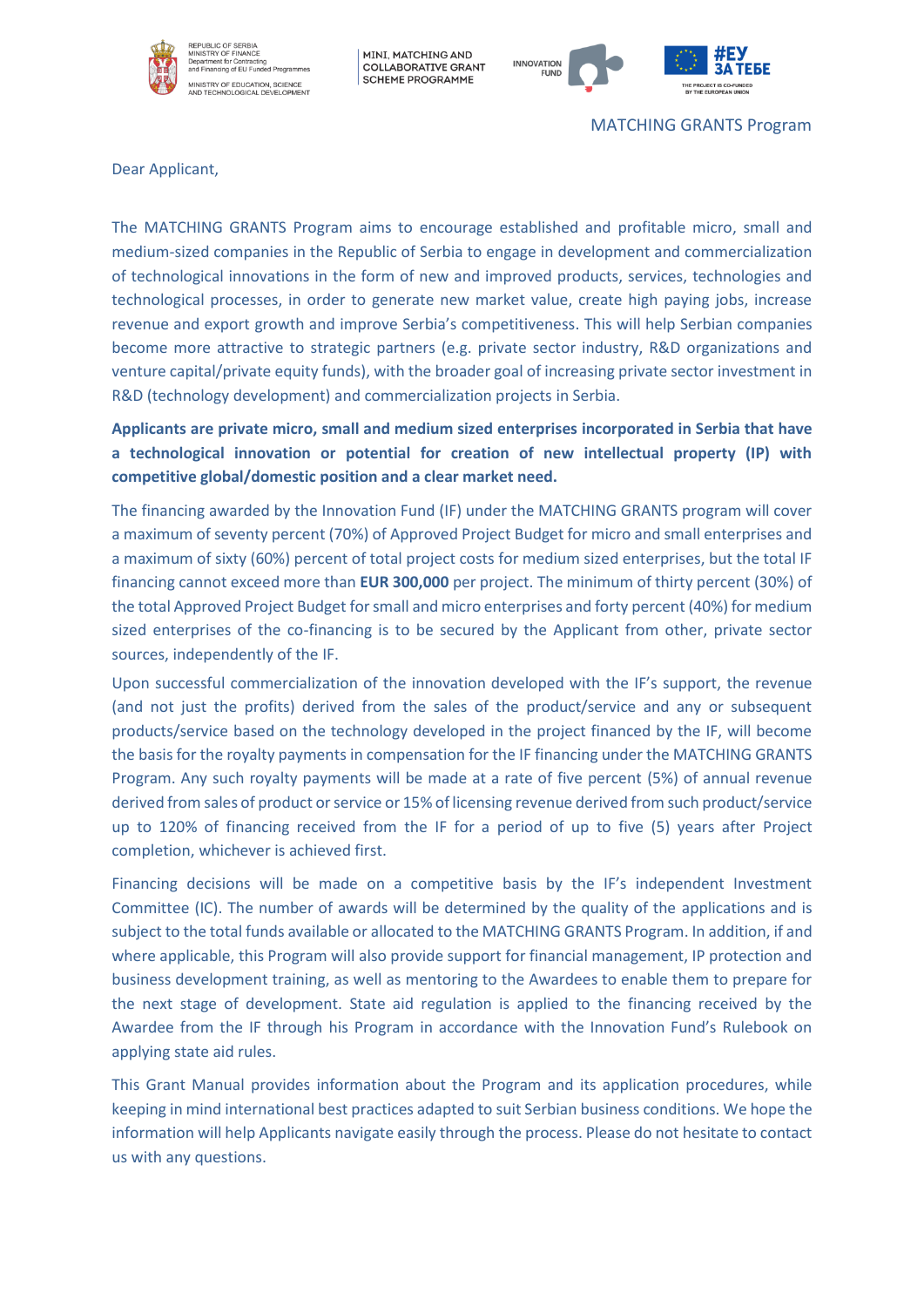

REPUBLIC OF SERBIA<br>MINISTRY OF FINANCE<br>Department for Contracting<br>and Financing of EU Funded Programmes MINISTRY OF EDUCATION, SCIENCE<br>AND TECHNOLOGICAL DEVELOPMENT

MINI, MATCHING AND<br>| COLLABORATIVE GRANT<br>| SCHEME PROGRAMME



MATCHING GRANTS Program

This Grant Manual and associated procedures are subject to modification based on the specific requirements of the Program's sources of financing (state budget of the Republic of Serbia, EU IPA funds, other donor sources, etc.) and may be changed at any time.

Additional information and the timetable with the application deadlines will be available through the IF website [\(www.inovacionifond.rs\)](http://www.inovacionifond.rs/).

Wishing you success,

Ivan Rakonjac, PhD Managing Director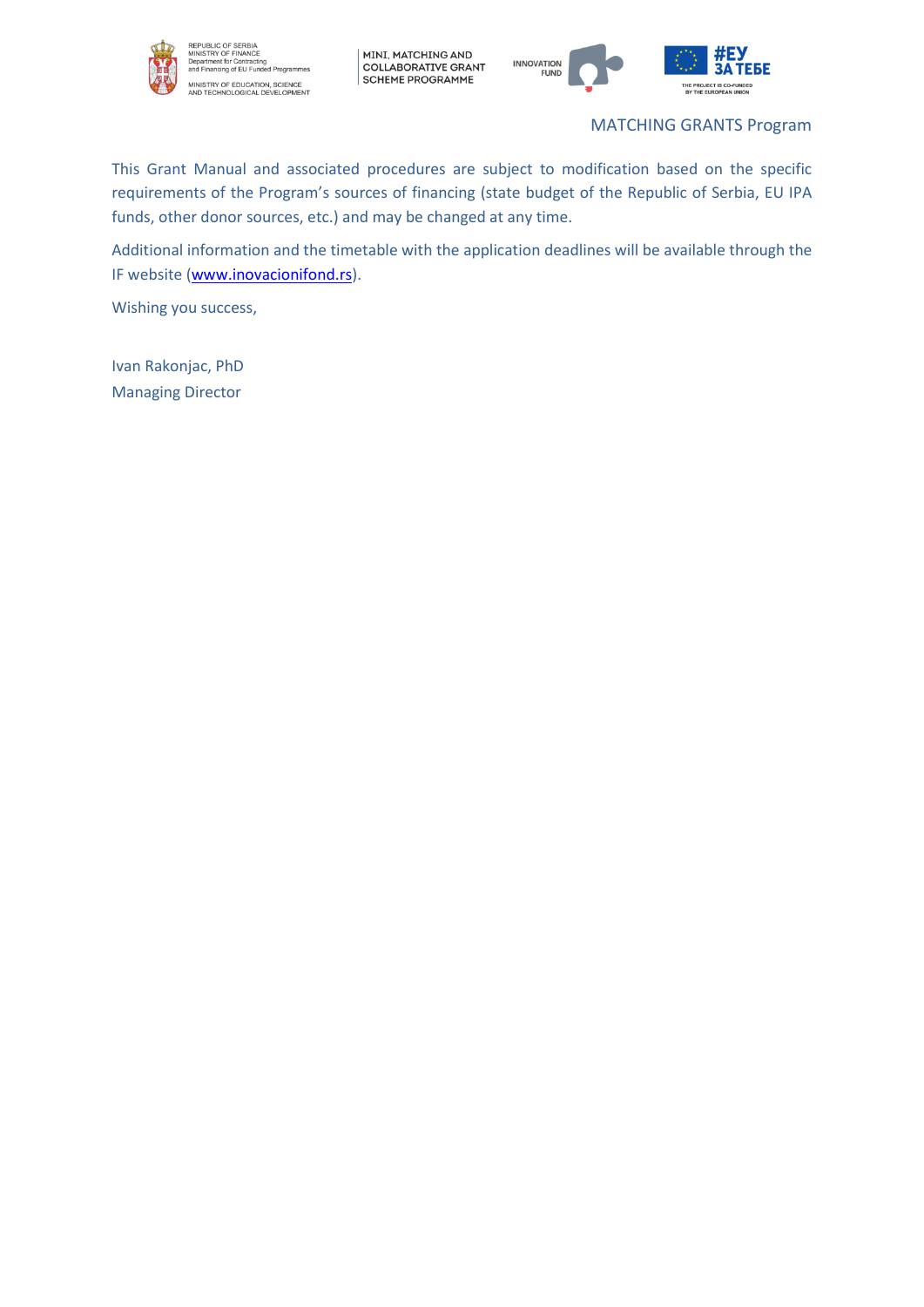



MATCHING GRANTS Program

# **DEFINITIONS**

<span id="page-4-0"></span>

| <b>Applicant</b>               | A company applying for the MATCHING GRANTS<br>Program.                                                                                                                                                                                                  |  |  |
|--------------------------------|---------------------------------------------------------------------------------------------------------------------------------------------------------------------------------------------------------------------------------------------------------|--|--|
| <b>Approved Project Budget</b> | Project budget approved by the Innovation Fund,<br>integral part of the Financing Agreement.                                                                                                                                                            |  |  |
| <b>Awardee</b>                 | An eligible Applicant that has received a notice from<br>the Innovation Fund that it has been awarded financing<br>and subsequently signed the Financing Agreement with<br>the Innovation Fund.                                                         |  |  |
| <b>Application</b>             | The package of all necessary documents and data<br>submitted by the Applicant.                                                                                                                                                                          |  |  |
| <b>Financing Agreement</b>     | A document signed by the Awardee and the Innovation<br>Fund, governing the terms and conditions of the<br>financing under the MATCHING GRANTS Program.                                                                                                  |  |  |
| <b>Final Settlement</b>        | A legal document signed by the Innovation Fund and<br>the Awardee at the end of the implementation of the<br>project, defining the completion of the project<br>implementation and the fulfillment of the obligations<br>under the Financing Agreement. |  |  |
| <b>Project</b>                 | Development of the current business activity as<br>described in the submitted Application.                                                                                                                                                              |  |  |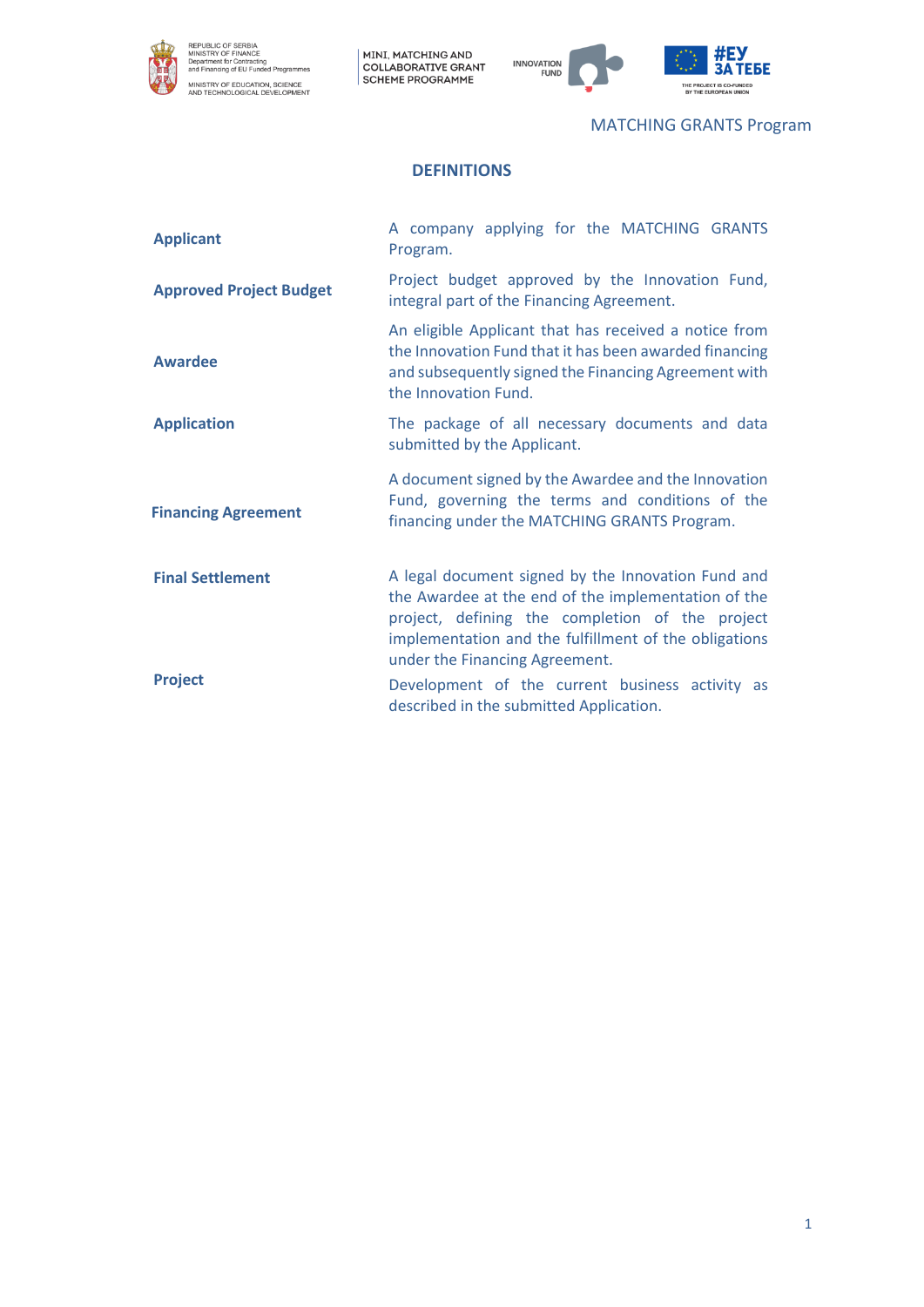



# <span id="page-5-0"></span>**1. PROGRAM DESCRIPTION**

#### <span id="page-5-1"></span>**1.1. PROGRAM OBJECTIVES**

The objectives of the MATCHING GRANTS Program are:

- To stimulate commercialization of R&D and further knowledge-based development of innovative enterprises;
- To incentivize existing Serbian micro, small and medium enterprises to engage in development of new high value-added products, services and technologies;
- To stimulate establishment of collaboration/partnerships between Serbian micro, small and medium enterprises and international companies/organizations;
- To increase the number of technology-based companies and prepare them for additional investment and growth opportunities.

#### <span id="page-5-2"></span>**1.2. AMOUNT AND TYPE OF FINANCING**

The total amount and source of funds allocated by the Innovation Fund (IF) for the public call for proposals can be found on the IF's official internet website, available at:

[http://www.inovacionifond.rs/en/programs/matching-grants-program/public-call-for-the-matching](http://www.inovacionifond.rs/en/programs/matching-grants-program/public-call-for-the-matching-grants-program)[grants-program](http://www.inovacionifond.rs/en/programs/matching-grants-program/public-call-for-the-matching-grants-program)

The maximum amount of grant financing which the IF can award per each individual project is **EUR 300,000**.

The proposed total project cost is defined by the Applicant in the project budget template. The grant financing awarded by the IF can cover:

- maximum of 70% of total project costs (Approved Project Budget) for projects submitted by micro or small company,
- maximum of 60% percent of total project costs (Approved Project Budget) for projects submitted by medium sized company.

Each Applicant must secure their own mandatory co-financing for the project in the following way:

- minimum of 30% of the total Approved Project Budget for projects submitted by micro or small company,
- minimum of forty 40% of the total Approved Project Budget for projects submitted by medium sized company.

Acceptable co-financing includes Applicant's own resources in cash contribution, existing or potential private investors/venture capital/private equity and private sector debt financing, strategic private sector industry and other private sector cash contributions and excludes any other financing from the IF or other public sector grants.

State aid regulation is applied to the financing received by the Awardee from the IF through this Program in accordance with the Innovation Fund's Rulebook on applying state aid rules.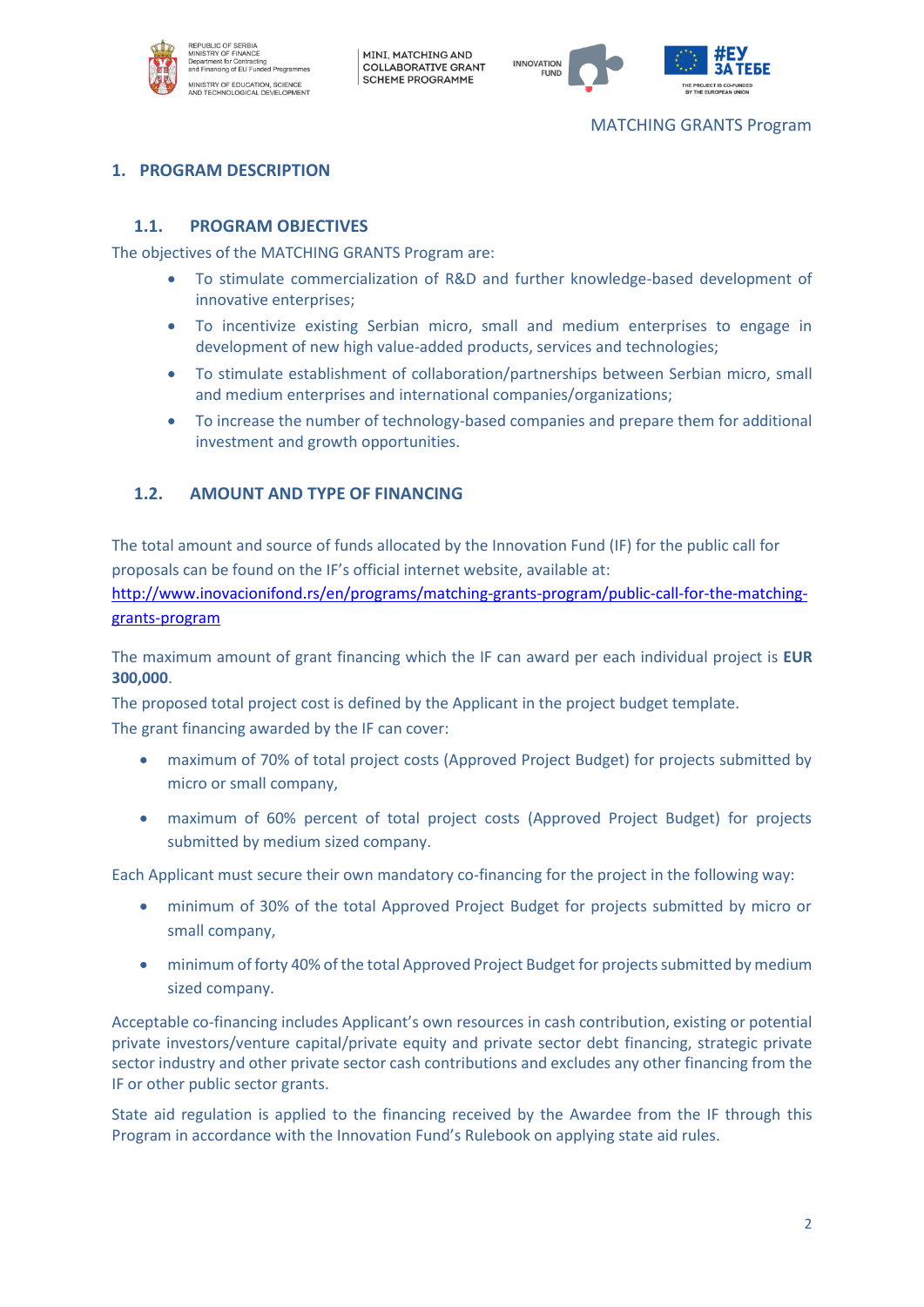



MATCHING GRANTS Program

The grant financing approved by the IF is based on specific needs of every project, as originally submitted by the Applicant through their proposed project budget. However, before approving an Application for financing, the Innovation Fund's independent Investment Committee reserves the right to modify the proposed project budget to better reflect the Project's proposed activities or to align the proposed project budget with the Program's rules and requirements.

# <span id="page-6-0"></span>**1.3. ROYALTY PAYMENTS**

The IF shares the risk with the Awardee in case of unsuccessful product/service/technology development, and thus will not seek royalty payments in such case.

If the project is successful (i.e. generates revenue) the Awardee will be responsible for the payment of royalties of up to 120% of total financing received under the MATCHING GRANTS Program or for up to five (5) years from project completion, whichever is earlier<sup>1</sup>.

Royalty payments are made at a rate of five percent (5%) of annual revenue derived from sales of product or service (or subsequent products or services based on the technology developed during the Project) or at a rate of fifteen percent (15%) of licensing revenue derived from such product/service up to 120% of total financing under the MATCHING GRANTS Program or for up to five (5) years after project completion, whichever is earlier. In case of the sale (or transfer) of the company or the technology developed using IF funds to a foreign entity, where the company operations and/or IP are transferred outside of Serbia, lump sum royalty payment of the 120% of the financing received under the MATCHING GRANTS Program is required.<sup>2</sup>. Awardee is responsible to notify the IF about any sale of the rights to the technology, product or service developed using financing under the MATCHING GRANTS Program to third parties.

Following the completion of the project, the Awardee will be required to prepare and submit to the IF commercial sales reports every six (6) months, including data on revenue derived from sales and/or licensing of the product/service/technology financed under the MATCHING GRANTS Program and the required amount of royalties to be paid.

Royalties will not be charged past five (5) years of Project completion. The maximum total royalty payment obligation will not exceed 120% of the total financing received under the MATCHING GRANTS Program. The IF will accept early royalty payments.

<sup>&</sup>lt;sup>1</sup> The royalty payments cannot exceed 120% of the total financing received from the IF under the MATCHING GRANTS Program. The royalty payments due are denominated in Euros and are to be made to IF in Serbian Dinars (RSD) at the official average exchange rate of the National Bank of Serbia on the date of the payment. 2Details regarding royalty payments can be found in the IF's Royalty Manual, available on the IF's website.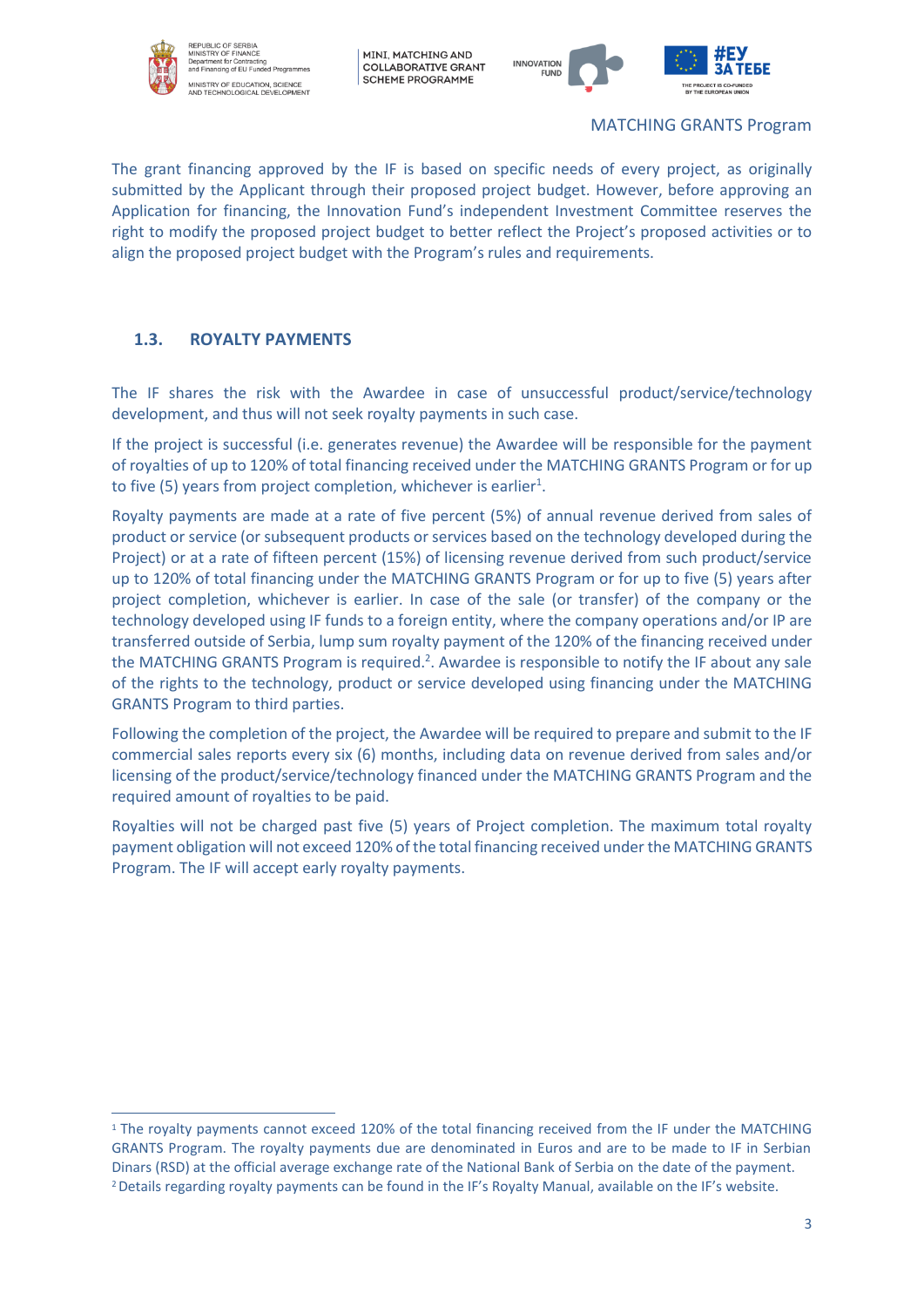



#### MATCHING GRANTS Program

# <span id="page-7-0"></span>**2. RULES FOR THIS CALL FOR PROPOSALS**

There are three sets of eligibility criteria, relating to:

- (1) the Applicants;
- (2) the types of projects that can be financed;
- <span id="page-7-1"></span>(3) the costs (types of cost that will be taken into account).

### **2.1 ELIGIBILITY OF APPLICANTS**

Each Application received until the deadline for submission of Applications, will be reviewed for eligibility using the following criteria:

- The Applicant is a legal business unit, incorporated under applicable/current Serbian Company Law, registered at the Serbian Business Registration Agency (SBRA) and located in Serbia;
- The Applicant is a private sector (at least 51% privately owned), micro, small or medium sized company<sup>3</sup>;
- The Applicant has generated a minimum of EUR 200,000 in operating revenue in the previous or current business year and is profitable.

An Applicant that meets any of the following criteria are **NOT eligible** to apply for the MATCHING GRANTS Program:

- The Applicant has received financing from any other IF financing program for the same or similar activities;
- The Applicant had revenue over EUR 50,000,000 in any of the prior two years;
- The Applicant is under control and/or majority owned (greater than 50%) by a parent company that is an operating or holding company that had revenue, or is part of the group that had revenue over EUR 50,000,000 in any of the prior two years;
- The Applicant is considered to be an affiliated entity<sup>4</sup> of a large company<sup>5</sup> (domestic or foreign) or is 10% or more owned by a large company (domestic or foreign);
- Any of the founders are majority owners and/or are in control of a company that is implementing a project financed under the IF's grant programs\* at the time of Application submission;
- Any of the founders are majority owners and/or are in control in more than one company that is submitting an Application or is a co-applicant under the IF grant programs\*.
	- \* except of innovation vouchers

*Note: Control shall imply the right or possibility of one person/entity, either independently or acting together with other persons/entities, to have controlling influence on the operations of another entity through an equity interest in share capital, an agreement or a right to appoint the majority of directors or Supervisory Board members, in line with the applicable Serbian Company Law.*

The Applicant cannot receive more than **EUR 800,000** of grant financing from the IF under all of the IF programs (including Mini Grants Program, Matching Grants Program, Collaborative Grant Scheme

<sup>&</sup>lt;sup>3</sup> In accordance with the current Law on Accounting of the Republic of Serbia, excluding newly founded companies as stipulated in the same law.

<sup>4</sup> As defined by the Serbian Company Law.

<sup>5</sup> In accordance with the current Serbian Law on accounting.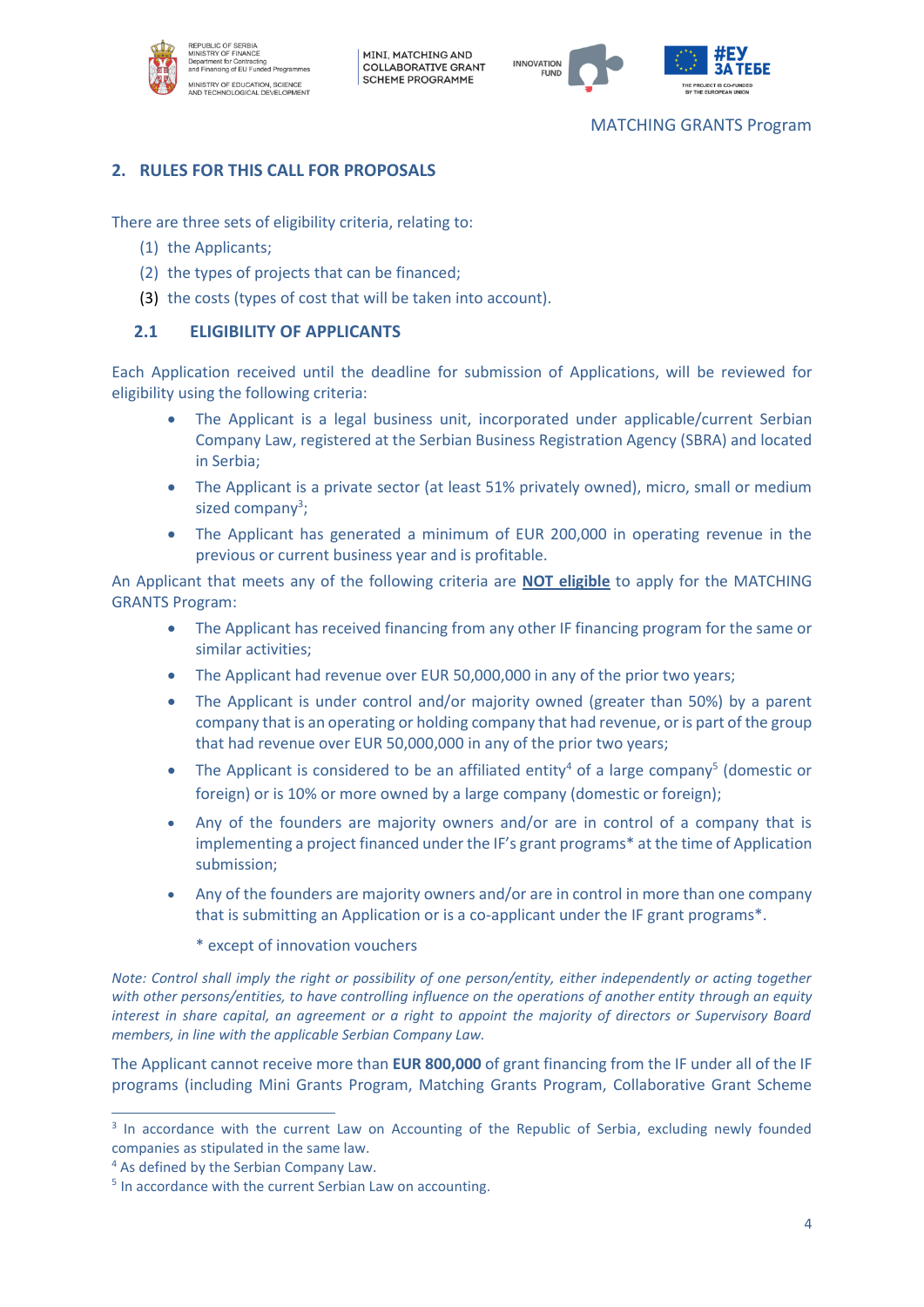



MATCHING GRANTS Program

Program, TTF Program, Katapult Program and others) over the lifetime of the company applying for financing. This maximum amount includes the IF financing awarded to any past, present or future affiliated entity<sup>6</sup> (including its subsidiaries, spinoffs or affiliated companies which have changed their trade name).

Modified and improved Applications which were previously rejected are allowed. **However, an Applicant can resubmit substantially the same Application only once (regarding all IF's financing programs: Mini Grants Program, Matching Grants Program and Collaborative Grant Scheme Program).** An Application which is substantially the same as any two Applications (i.e., based on the substantially same or similar innovative technology, product or service and business plan) previously submitted to the IF by the Applicant will NOT be considered for further evaluation.

Any Applicant that is submitting a modified and/or improved Application which has already been submitted in the past calls for proposals needs to fill out the appropriate section for returning projects in the business plan and project presentation documents and to clearly illustrate the progress that was made since the time of the previous application.

Application submitted by an Applicant who is already implementing a project within the IF's programs: Mini Grants, Matching Grants, Collaborative Grant Scheme or Katapult at the time of the submission **will not be taken into consideration.**

# <span id="page-8-0"></span>**2.2 TYPES OF PROJECTS THAT CAN BE FINANCED**

The IF will consider financing of **projects coming from all fields of science and technology and from any sector of the economy**.

However, please keep in mind that the MATCHING GRANTS Program is aligned with the 2020 – 2027 Smart Specialization Strategy Serbia, which focuses on four main priority domains:

- Food for future;
- Information and communication technologies (including specific focus on Artificial Intelligence, as envisaged by the Strategy for the Development of Artificial Intelligence in the Republic of Serbia for the period 2020-2025 $\frac{7}{1}$ ;
- Machines and production processes of the future; Creative industries.

At least 50% of IF's available funding for the call for proposals will be allocated for applications in the abovementioned priority domains, subject to availability of good quality projects.

The Smart Specialization Strategy Serbia can be found on the following link:

[http://www.mpn.gov.rs/wp-content/uploads/2020/03/strategija\\_pametne\\_specijalizacije.pdf](http://www.mpn.gov.rs/wp-content/uploads/2020/03/strategija_pametne_specijalizacije.pdf)

The Innovation Fund will continue, together with the Government of the Republic of Serbia and the European Union as the main partners in supporting innovation, to provide support for projects that contribute to increased social inclusion of persons with disabilities using advanced technologies.

<sup>&</sup>lt;sup>6</sup> Affiliation is determined on the conditions stipulated in the applicable Serbian Company Law.

<sup>&</sup>lt;sup>7</sup> The strategy can be found on the following link[: https://www.srbija.gov.rs/tekst/437277](https://www.srbija.gov.rs/tekst/437277)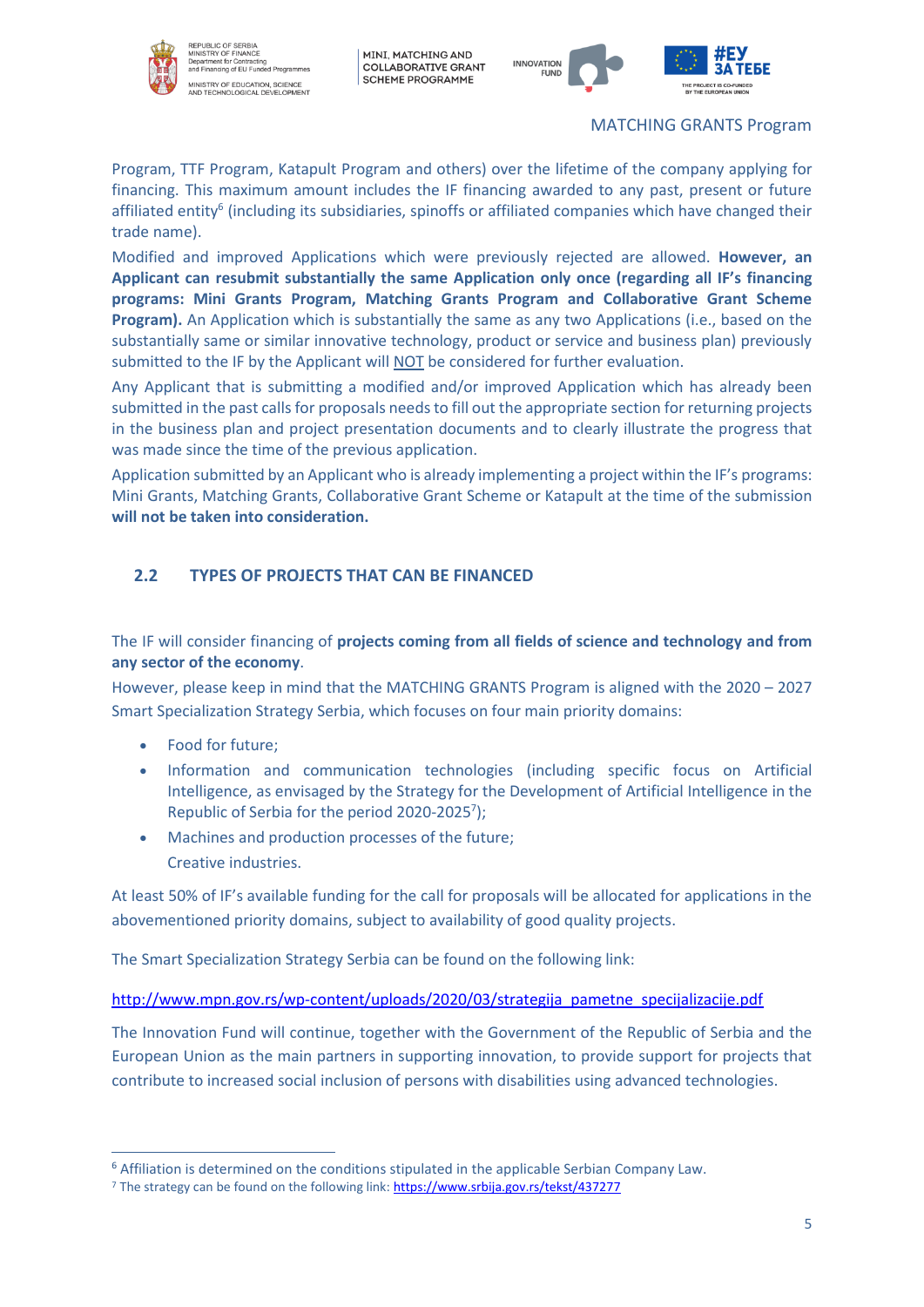



#### MATCHING GRANTS Program

The funding under the MATCHING GRANTS Program is suitable for projects that offer the propositions described below:

- A scalable and clearly defined business model and opportunity for stable growth;
- A competitive advantage that enables attaining a sustainable market position;
- A committed and competent management team coming from an enterprise with a proven track record in the market.

The IF is looking for projects that acquire, combine and use scientific, business and other relevant knowledge and skills with the goal of developing new or improved products, processes or services with a competitive advantage over existing solutions in the market.

The development activities undertaken within the project can include demonstrating, prototyping, piloting, testing and validation of new or improved products, processes or services where the primary objective is to make significant further improvements.

The minimum expected outcome for projects financed under the MATCHING GRANTS Program is a commercially usable prototype or pilot upon completion of the project. In case the Applicant already has a prototype at the time of applying, they are expected to be able to create a final product by the end of implementation period.

Projects that are focused on routine or periodic changes made to existing products, production lines, manufacturing processes, services and other already established operations (e.g. software version updates, product redesigns) which do not result in creation of tangible value and new intellectual property are not encouraged to apply for financing under the Program, even if those changes may represent improvements for the Applicant's own portfolio or organization.

#### IP and know-how requirements

Any new IP and know-how which may be created during the implementation of the project must belong to the Applicant. To ensure this, the Applicant has to secure these IP and know-how rights in agreements concluded with any third party.

#### Duration

The project and the project budget must be designed for completion within a **maximum of 24 months**. The project may be extended only under exceptional circumstances for a period up to additional six (6) months subject to the review and approval of the IF's independent Investment Committee. The Awardee must submit the request for change with the description of change and the justification for change at latest 30 days before the original end date of the project. The circumstances in which the project may be extended are unforeseen delays in project implementation caused by administrative, financial or other procedural factors; force majeure events which include, but are not limited to floods, fires, earthquakes, draughts, power and water shortages or general shortages of basic resources necessary for project implementation, armed conflict, etc. The approved amount of financing is not subject to increase in any case.

Number of Applications per Applicant

**Only one (1) Application** under this call for proposals regardless of the Program **is allowe**d.

# <span id="page-9-0"></span>**2.3 ELIGIBILITY OF COSTS**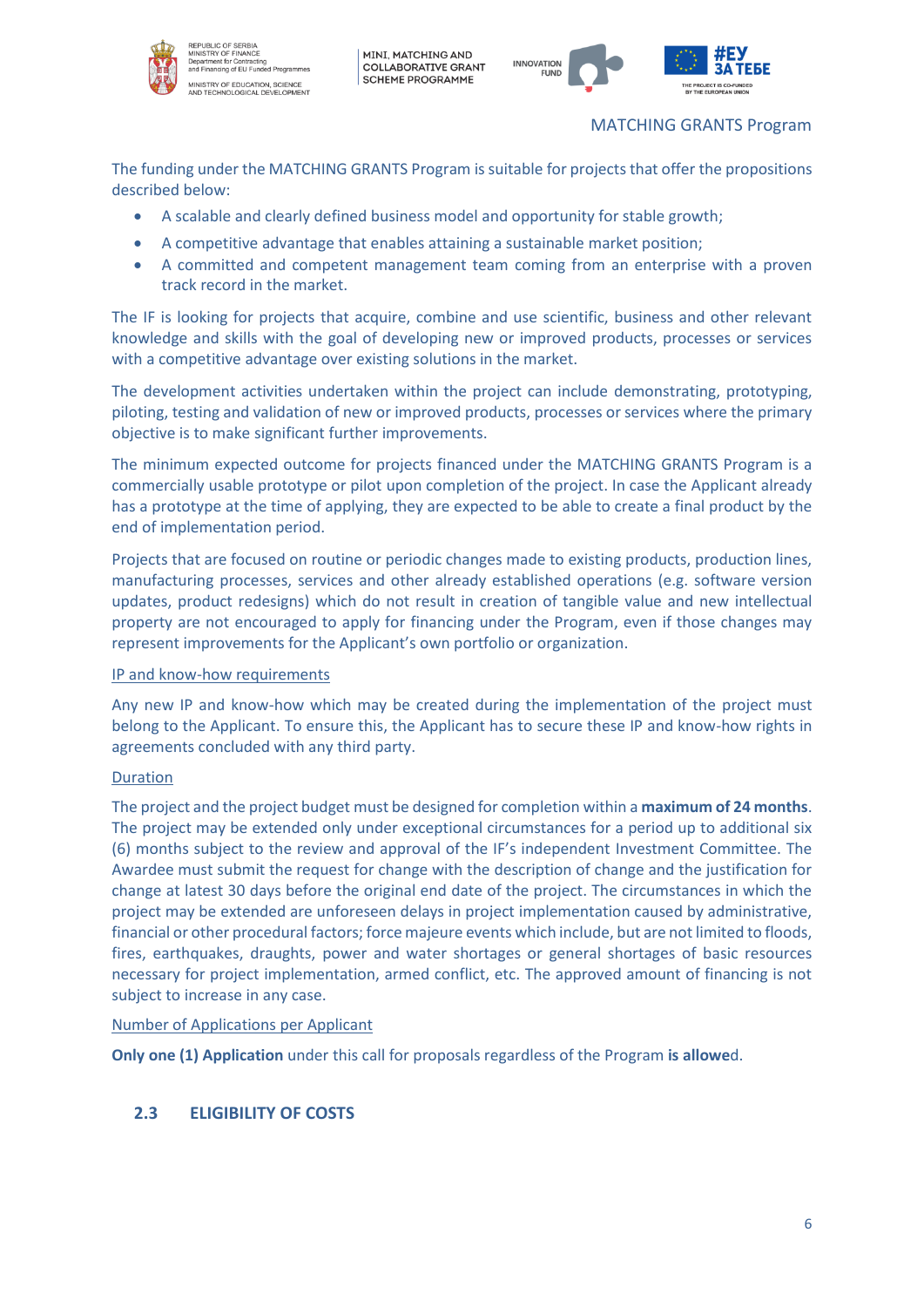



MATCHING GRANTS Program

The grant awarded by the IF can only be used to co-finance the expenses which are categorized as "eligible costs". The categories of costs that are eligible and non-eligible are indicated below. The Approved Project Budget for each project is both a cost estimate for the items listed in it and an overall ceiling for total "eligible costs".

#### Eligible costs

The following budget categories are eligible for financing under the MATCHING GRANTS Program:

- Human resources (can be inclusive of all social benefits for employees working on the project);
- R&D equipment and supplies (to be used for project purposes, includes purchased equipment, as well as leased or rented equipment, online services and tools);
- External R&D services, subcontracts;
- R&D experts/advisors:
- Business consultancy (maximum of 20% of Approved Project Budget, business development advisory, market research);
- Patent application and fees, certifications.

Taking into account the uniqueness of every Application, the percentages of the project budget that are allocated to each category may vary depending on the project goals, may be adjusted by the Investment Committee to better reflect the project goals and should be clearly justified by the Applicant in accordance with project objectives.

Only expenditures accrued during the project in accordance with the Approved Project Budget and completed by the end of the project are eligible for financing.

#### Ineligible costs

The following costs shall not be considered eligible but are not limited to:

- a) Debts and debt service charges (interest);
- b) Provisions for losses, debts or potential future liabilities;
- c) Costs declared by the awardee and financed by another action or work program receiving a European Union grant (including through the European Development Fund) or other public sources of financing;
- d) Purchases of land or buildings, including any renovation;
- e) Currency exchange losses, fees and penalties;
- f) Credits to third parties;
- g) In-kind contributions;
- h) Salary costs of the personnel of national administrations;
- i) Taxes, including VAT\*, duties and charges;
- j) Marketing, sales and distribution costs for promoting the technology, product or service;
- k) Entertainment and hospitality expenses;
- l) Recruitment, relocation or subscription costs;
- m) Travel costs (including per diems);
- n) The procurement of second hand or refurbished goods;
- o) Any activities outlined in the Environmental and Social Management Framework (ESMF) as Exclusions published on <http://www.inovacionifond.rs/>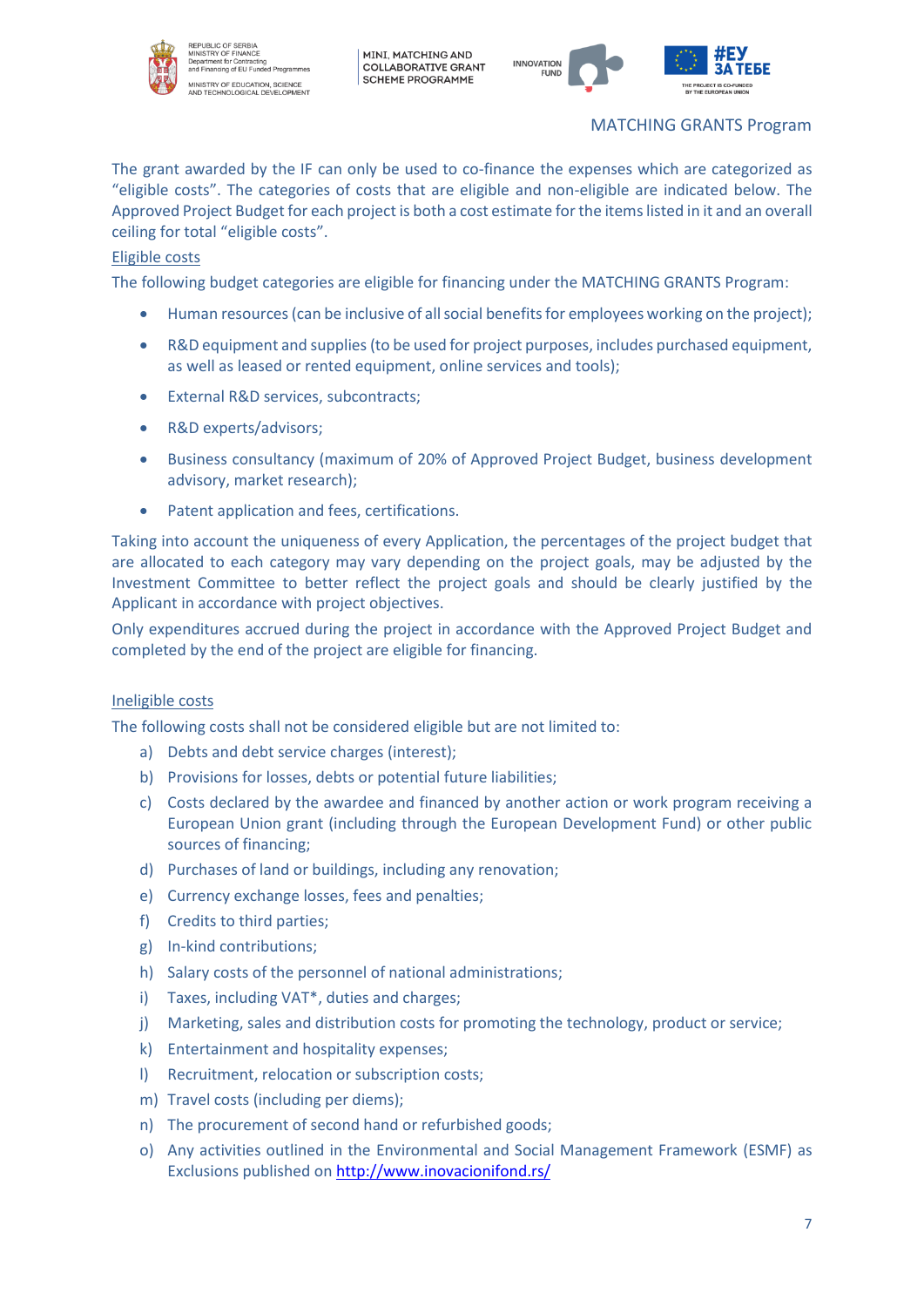



#### p) Cash payments from the project account.

\*In accordance with regulations governing the financing through the European Union Instrument for Pre-Accession (IPA), the financing under the MATCHING GRANTS Program in this public call is Value Added Tax (VAT), customs and import duties exempt.

# <span id="page-11-0"></span>**3. HOW TO APPLY AND WHICH PROCEDURES TO FOLLOW**

In order for any Application to be evaluated, it needs to be submitted as **a complete, structured documentation package within the given submission deadline electronically through the IF portal**. Only Applications submitted using the **IF online application portal and predefined document templates will be considered for financing.**

The complete set of necessary Application documentation can be found on the Innovation Fund's website [\(www.inovacionifond.rs\)](http://www.inovacionifond.rs/). Applicants are expected to download these documents and become closely acquainted with their content before beginning to prepare their Applications.

#### **Only complete Applications will be accepted**.

The complete Application documentation consists of two different types of documents:

#### **Application documentation:**

- Business Plan;
- Project Budget;
- Project Presentation (in free format based on instructions)\*;
- Financial Forecast (Projected income statements for the next 5 years);
- Environmental Screening Questionnaire (ESQ)<sup>8</sup>;
- CVs of the key personnel to be engaged in the project (maximum 5, free format, in English).

#### **Financial documentation:**

• Financial statements for the previous business year.

**Note:** Application documentation must be submitted in the exact same visual and structural format and style as it is provided on the IF website. Any attempt to modify the Application documentation by unlocking and/or altering the formulas or text will result in the Application being disqualified from further evaluation.

**\*Project presentation in the PowerPoint format is the only exception to the note above, and needs to be submitted based on the instructions provided in the template itself (See the IF website).**

**Application templates are an integral part of the MATCHING GRANTS Program Manual, and Applicants are required to comply with the instructions given in these templates. Failure to comply will result in disqualification from the evaluation process.** 

The Innovation Fund will provide advisory, non-obligatory and non-conclusive support to all interested Applicants via e-mail, phone, through frequently asked questions, information sessions and open doors that potential Applicants can require in regards to the administrative aspects of preparing Applications for the MATCHING GRANTS Program. Furthermore, following the closing of a project submission deadline, the IF will provide a period in the eligibility review phase during which the

<sup>&</sup>lt;sup>8</sup> If applicable, the Applicant may be required to submit an Environmental Management Plan (EMP) at a later stage of Project Proposal evaluation.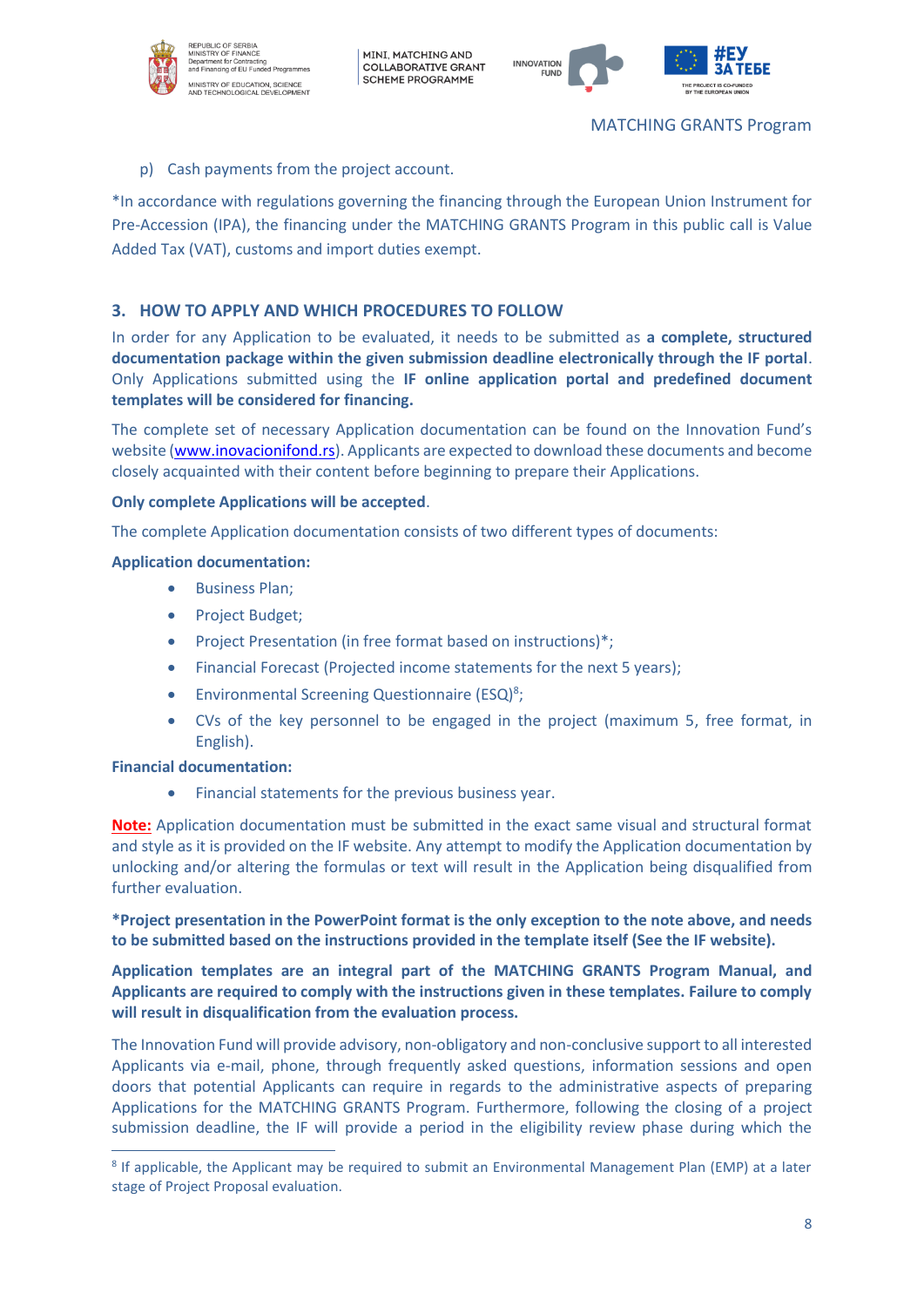



MATCHING GRANTS Program

Applicants can rectify administrative deficiencies pertaining to the contents of their Application, **but only in cases where the appropriate application templates provided by the IF were originally submitted by the Applicant.** This information will be requested in writing, including the deadline for the submission of the necessary corrections. After the eligibility review is completed, there will be no more possibility for rectifying deficiencies.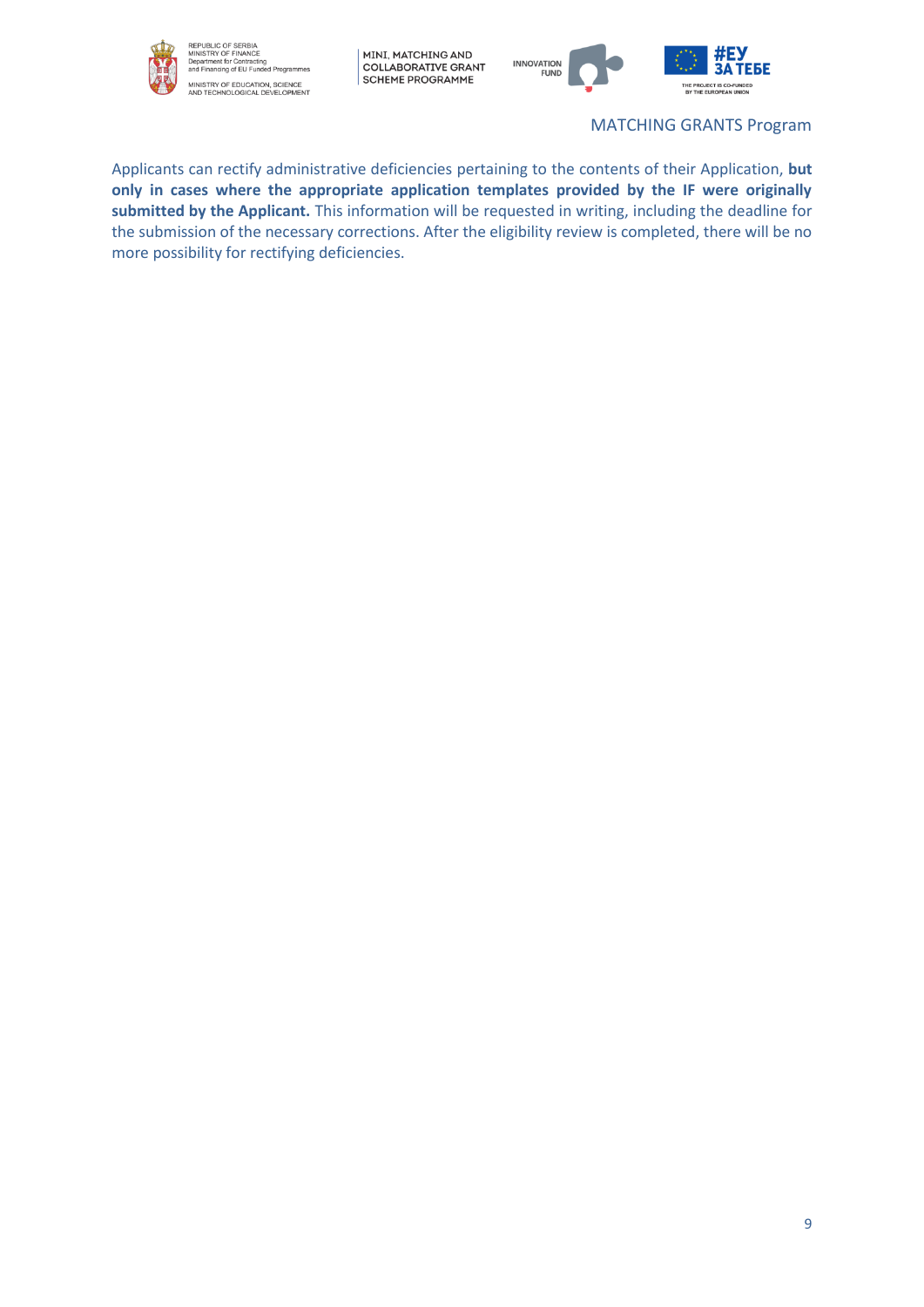

MINI, MATCHING AND<br>| COLLABORATIVE GRANT<br>| SCHEME PROGRAMME



#### MATCHING GRANTS Program



#### **Figure 1: Process flow and timeline**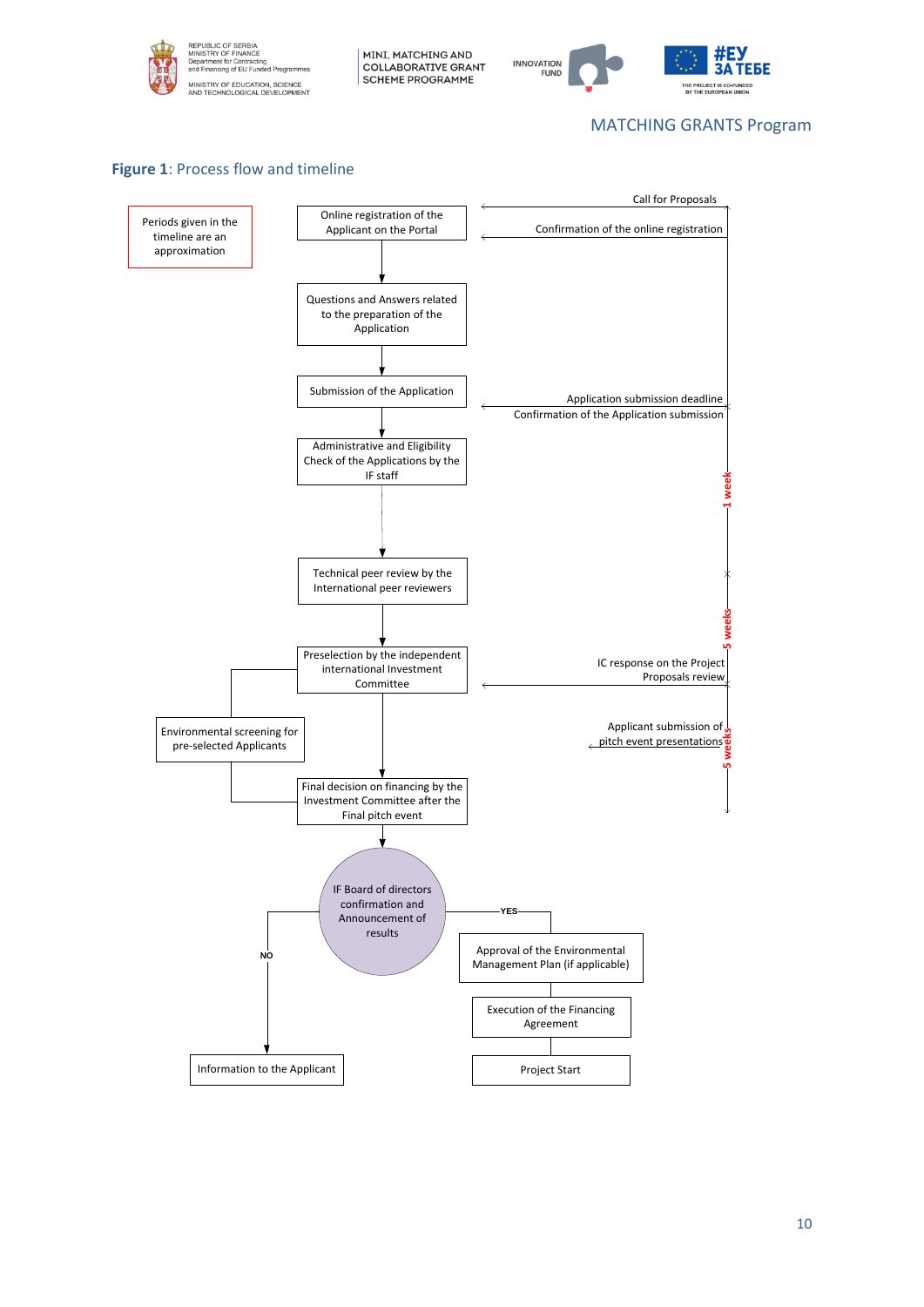



#### MATCHING GRANTS Program

# <span id="page-14-0"></span>**3.1. REGISTRATION PROCEDURE INSTRUCTIONS**

In order to apply for this Program, the Applicants first need to register an account on the IF's portal, accessed via the IF website. The registration request is approved by the Innovation Fund staff after preliminary assessment of the information provided in the account registration request (corporate and tax ID, basic company information and contact person details).

Processing the Applicant's registration request may take up to three (3) business days. Applicants are advised to submit their registration requests in a timely manner and upload necessary Application documents to avoid being locked out of the deadline for calls for proposals.

Upon approval of the account registration request by the IF staff, the Applicant will receive a confirmation e-mail with the necessary login credentials. The account then becomes active and is used to submit the necessary Application documents in electronic form. The e-mail address of the contact person given in the Applicant registration form needs to be a valid e-mail address as it will be used for future communication with the Applicant.

Applicants can open several projects with their account, but can only submit one (1) Application within a Call for proposals. When registering their project, the Applicant needs to choose the appropriate industry area and sub-sector from the available list in the drop-down menu on the IF portal. Additionally, each registered project will automatically receive a predefined Applicant Statement document which the Applicant must read and agree to. Applicants with existing login credentials cannot register again due to corporate ID restrictions and can freely use their existing credentials to create new projects under the "MATCHING GRANTS" tab.

# <span id="page-14-1"></span>**3.2. APPLICATION SUBMISSION INSTRUCTIONS**

Applicants can freely create new projects and upload documents at all times, but the submission of Applications is disabled until a call for proposals is officially launched by the IF. Once enabled, the submission of Applications is possible until the deadline given within the details of the Call for Proposals and published on the IF website.

When the Applicant has successfully activated their account on the IF portal and submission of Applications becomes allowed, the Applicant can upload all the necessary Application documents to the designated slots within their project and then submit the Application for evaluation.

Once uploaded, each document can be overwritten by simply repeating the upload procedure, if the Applicant needs to update or replace the file for whatever reason. Please keep in mind that the previously uploaded document is permanently removed and replaced in the process. Overwriting of previously uploaded documents is possible up until the expiration of the Application submission deadline.

Upon uploading all necessary documents, the Applicant must officially confirm the Application documents' validity by clicking the "Submit" button. This action informs the Innovation Fund that the Application is finalized and ready to be evaluated.

Applicants should keep in mind that the "Submit" button must be clicked before the expiration of the deadline in order for the Application to be taken into consideration for further evaluation. Furthermore, Applicants are free to make alterations or modifications to the submitted documents before the expiration of the Application submission deadline and have to validate the new refreshed Application documentation by clicking the "Submit" button.

It is the Applicant's responsibility to ensure the timely submission of the information/documents. The Applications submitted after the deadline will not be considered for the evaluation.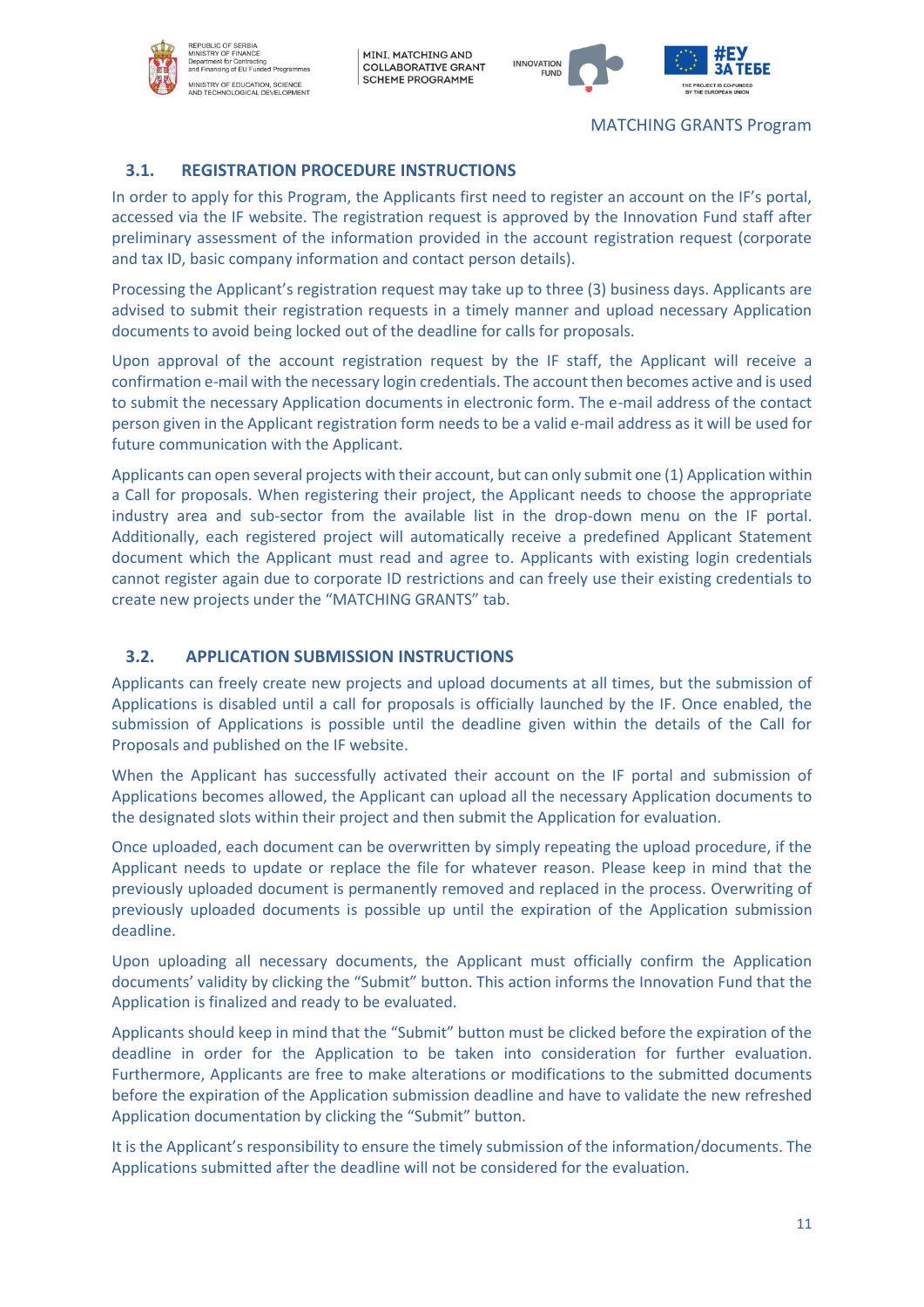



#### Acceptance of Terms of financing

By submitting an Application, the Applicant agrees to accept all relevant terms required by the IF in order for the Application to be considered and evaluated. Therefore, the Applicant agrees to accept the terms for the following:

- MATCHING GRANTS Program Manual;
- Applicant Statement;
- Financing Agreement;
- IF's Environmental and Social Management Framework;
- Confidentiality Policy and Prevention of Conflict of Interest Policy.

Furthermore, the Applicant agrees to undertake all necessary actions in order to prevent possible Fraud and Corruption activities during the implementation of the project. In pursuance of this policy, the practices constituting Fraud and Corruption are defined as follows:

- (i) "corrupt practice" is the offering, giving, receiving, or soliciting, directly or indirectly, of anything of value to influence the actions of another party;
- (ii) "fraudulent practice" is an act or omission, including misrepresentation, that knowingly or recklessly misleads, or attempts to mislead, a party to obtain financial or other benefit or to avoid an obligation;
- (iii) "collusive practices" is an arrangement between two or more parties designed to achieve an improper purpose, including to influence improperly the actions of another party;
- (iv) "coercive practices" is impairing or harming, or threatening to impair or harm, directly or indirectly, persons or their property to influence their participation in a procurement process, or affect the execution of a contract;
- (v) "obstructive practice" is: (a) deliberately destroying, falsifying, altering, or concealing of evidence material to the investigation or making false statements to investigators in order to materially impede an investigation into allegations of a corrupt, fraudulent, coercive, or collusive practice; and/or threatening, harassing, or intimidating any party to prevent it from disclosing its knowledge of matters relevant to the investigation or from pursuing the investigation, or

(b) acts intended to materially impede the exercise of inspection and audit rights.

Before applying for the Innovation Fund's programs, the Applicant is advised to carefully read all relevant documents and contact the IF staff if any questions arise.

# <span id="page-15-0"></span>**4. EVALUATION AND FINANCING DECISION**

The evaluation procedure will include several steps:

- The administrative and eligibility check of all Applications received;
- Pre-selection of Applications (made by the Investment Committee supported by technical peer-review);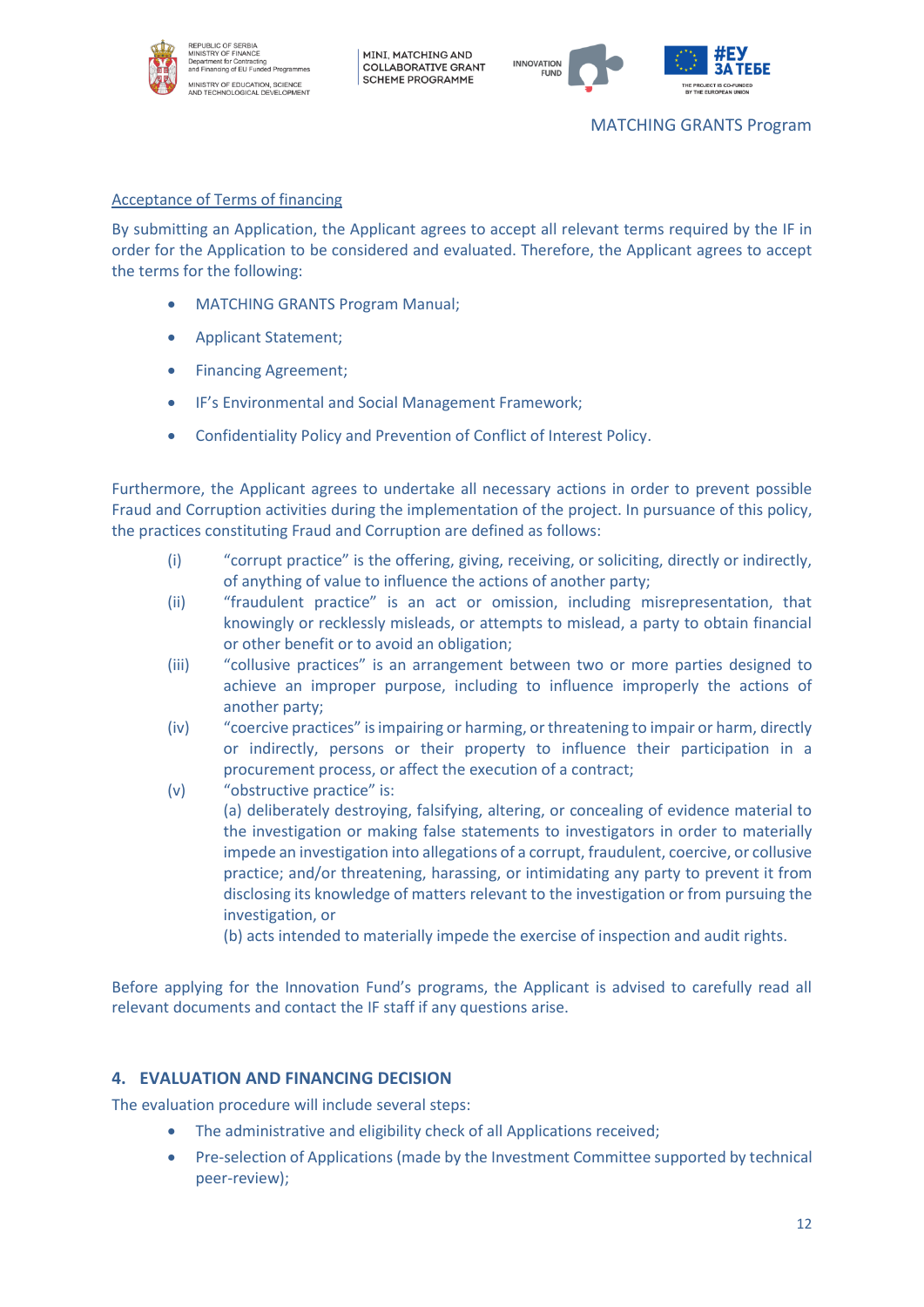



#### MATCHING GRANTS Program

- Environmental review for all pre-selected Applications;
- Financing decision (made by the Investment Committee after a live-pitch event).

Applications will be evaluated based on the following criteria:

- Management and key personnel credentials and ability of the company to deliver;
- Innovative technology, product or service; clear IP position and potential;
- Clear market need, competitive (preferably global) position and commercialization potential;
- Potential for generating revenue within two to three (2-3) years after the project start;
- Viable implementation methodology and capabilities;
- Use of funds and adequacy of the project budget;
- Technology and implementation risk management.

Only Applications excelling in all the above-mentioned criteria will be recommended for financing. Additional details regarding the evaluation process can be found in the Review Guidelines document, available at [http://www.inovacionifond.rs/en/programs/matching-grants-program/matching](http://www.inovacionifond.rs/en/programs/matching-grants-program/matching-documentation-november-2021)[documentation-november-2021](http://www.inovacionifond.rs/en/programs/matching-grants-program/matching-documentation-november-2021)

Each person taking part in any stage of the evaluation process is required to abide by the IF's Confidentiality Policy and Prevention of Conflict of Interest document.

# <span id="page-16-0"></span>**4.1 ADMINISTRATIVE AND ELIGIBILITY CHECK**

After the Application is submitted, the IF staff will conduct a desk review of the eligibility and completeness of the submitted Applications. Please observe that only fully completed, signed, and electronically submitted Applications will be considered for evaluation. During this stage, the IF will provide every Applicant whose Application was initially determined to be administratively deficient with a 72-hour window to rectify the identified deficiencies, **but only in cases where the appropriate templates provided by the IF were originally submitted by the Applicant**. Ineligible Applicants and Applicants whose Applications did not pass the administrative aspect of the check will be notified of their ineligibility by email, after the IF completes the administrative and eligibility check of all submitted Applications.

If an Applicant wishes to file a fact-based objection to the outcome of the administrative and eligibility check (citing evident omissions, oversights or mistakes made by the IF staff), they may submit a formal letter of objection to the IF, written in English with a recommended limit of around 500 words within 8 calendar days from the day of receiving the original eligibility review decision notification. The IF will provide an official response to the formal letter of the objection within 14 calendar days from receiving the objection.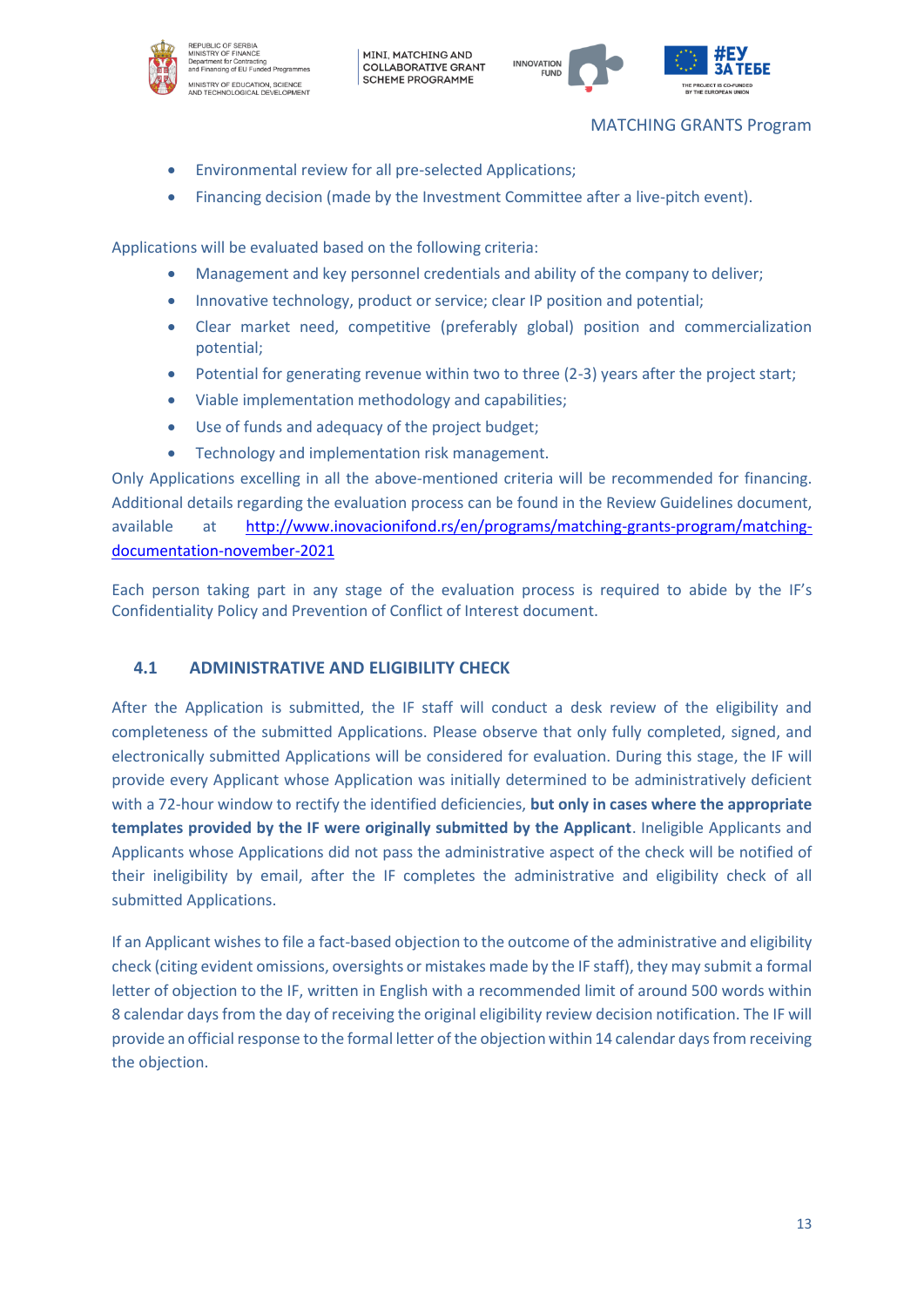REPUBLIC OF SERBIA<br>MINISTRY OF FINANCE<br>Department for Contracting<br>and Financing of EU Funde ,<br>... p. MINISTRY OF EDUCATION, SCIENCE<br>AND TECHNOLOGICAL DEVELOPMENT

MINI, MATCHING AND COLLABORATIVE GRANT **SCHEME PROGRAMME** 



MATCHING GRANTS Program

# <span id="page-17-0"></span>**4.2 PRE-SELECTION OF APPLICATIONS**

The first phase of review of eligible Applications for the MATCHING GRANTS Program includes a technical peer-review by independent international peer reviewers, and evaluation by the IF's independent Investment Committee. Both types of evaluators assign points for each of the evaluation criteria and the points are then summed after being awarded the appropriate weights to generate the total score for each Application (30% of total score comes from the peer reviewers, while 70% of the total score comes from the Investment Committee). Based on this list, all Applications which score 75% of the maximum number of points and above (21 or more) will be preselected for the second phase of review.

If an Applicant wishes to file a fact-based objection to the outcome of the preselection phase (citing evident omissions or mistakes made by the Investment Committee or the IF staff), they may submit a formal letter of objection to the IF, written in English with a recommended limit of around 500 words within 8 calendar days from the day of receiving the original preselection decision notification. The content of the letter must be limited to the clarification of the data already existing in the originally submitted application. The IF will provide an official response to the formal letter of objection within 14 calendar days from receiving the objection.

During the course of the evaluation of submitted Applications, the Applicant may be required to submit supplemental information.

# <span id="page-17-1"></span>**4.3 ENVIRONMENTAL REVIEW**

All pre-selected Applications will undergo a screening by External environmental and social management provider (ESMP) to verify compliance with the IF Environmental and Social Management Framework (ESMF).

The environmental review consists of assessment of the Environmental Screening Questionnaires (ESQ) for all pre-selected Application. The pre-selected Applicants will be informed about the results of the ESQ assessment only if the Environmental Management Plan (EMP) is required. When an Application (project) requires the preparation of the EMP (Category B), it is the responsibility of the Applicant (who has at that time been informed by the IF that the financing for the Applicant's project was approved) to prepare the EMP and submit it to the ESMP for approval as one of the prerequisites for signing the Financing Agreement. The guidance on the content of the EMP is provided in the Environmental and Social Management Framework (ESMF) available on-line [www.inovacionifond.rs.](http://www.inovacionifond.rs/) Environmental and Social Management Framework specifies environmental and social procedures for implemented projects to adhere to, which are consistent with Serbian national legislation. In cases where an Application requires an EMP and the Applicant does not prepare it or is not approved by the ESMP, that Application becomes ineligible for financing<sup>9</sup>. Additionally, all preselected Applications

<sup>9</sup> As per IF's Environmental and Social Management Framework (ESMF) the Applicant is obliged to follow the environmental procedures.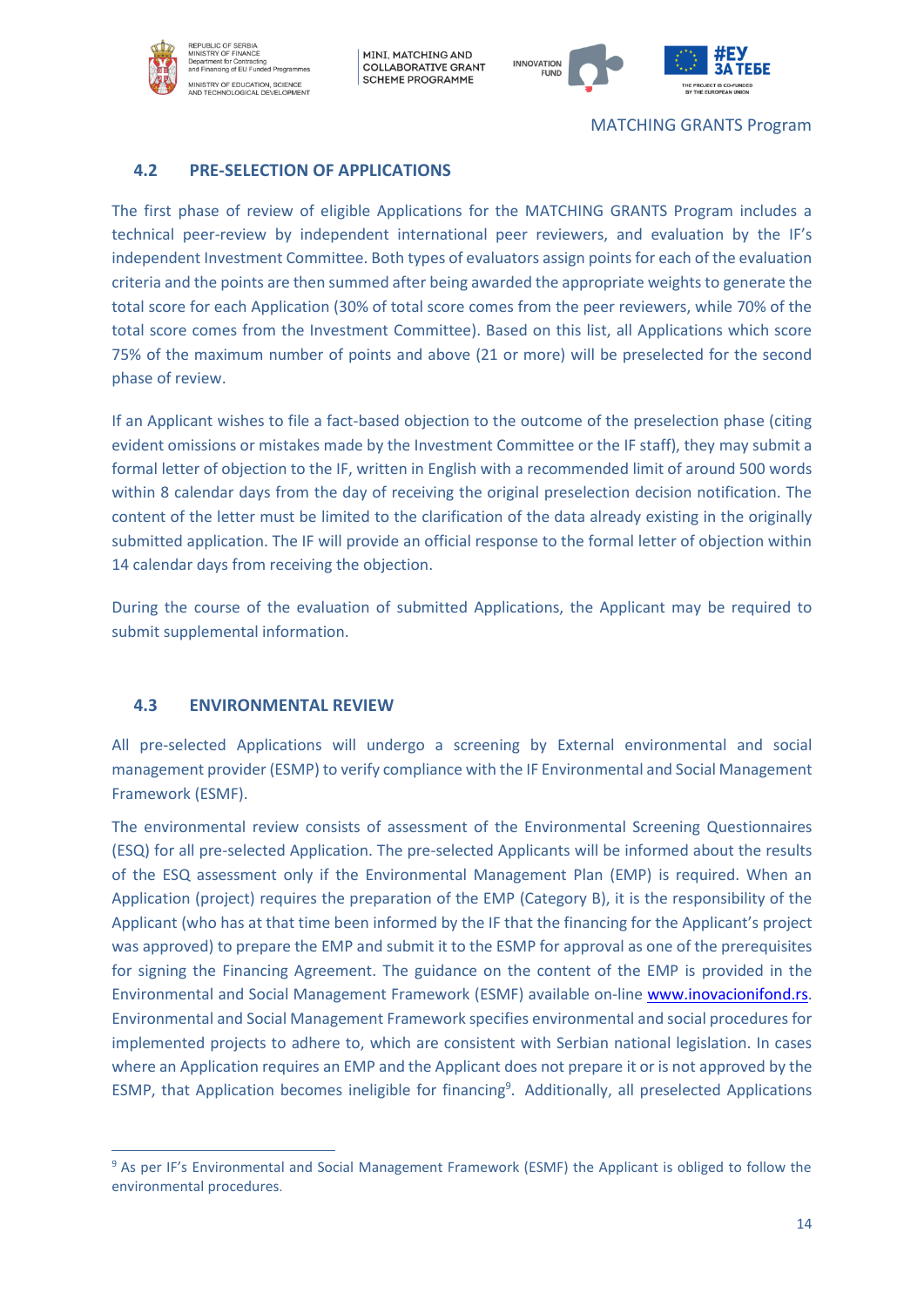

INISTRY OF EDUCATION, SCIENCE<br>ND TECHNOLOGICAL DEVELOPMEN'

MINI, MATCHING AND COLLABORATIVE GRANT SCHEME PROGRAMME



which are categorized as type A projects according to the ESMF, are considered automatically ineligible for financing under this program.

# <span id="page-18-0"></span>**4.4 FINANCING DECISION**

The final decision for financing under the MINI GRANTS Program is made by the IF's independent Investment Committee **after a live pitch event.** During this event, all Applicants which have been preselected by the IF's Investment Committee and satisfied the ESQ Environmental review will present their projects in front of the independent Investment Committee in person. Based on the results of the live presentation, the Investment Committee will make its final decision. Following the Investment Committee's decision to award financing and accompanying statutory procedures, the Applicant will be notified via email about the positive decision on financing and subsequently offered to sign the Financing Agreement. The Investment Committee will perform the necessary budget clearing for every pre-selected project to optimize the use of available financing in this public call. The Investment Committee reserves the right to modify the milestones (proposed by the Applicant) and to set specific conditions for each individual project. The IF will also notify all pre-selected Applicants whose projects were not awarded about the outcome of the final phase of the evaluation process and they will receive the Investment Committee's comments for their project.

# <span id="page-18-1"></span>**4.5 CONTRACTING OF FINANCING AGREEEMNT**

From the date of notifying the Awardee about the positive decision on financing, Awardee will have up to 10 weeks to fulfill necessary requirements and sign the Financing Agreement<sup>10</sup>. Each Awardee will be notified about the signing date of the Financing Agreement.

The Awardee is obliged to provide the following required documents before signing the Financing Agreement:

- Approved Environmental Management Plan (EMP) for Category B projects only, will be contacted by the ESMP;
- Proof that the Awardee is listed in the Register of Bidders at the Serbian Business Registers Agency;
- Bank Agreement on opening project bank account;
- Other as requested.

<sup>&</sup>lt;sup>10</sup> On exceptional circumstances this period may be extended for additional 4 weeks on case-by-case basis.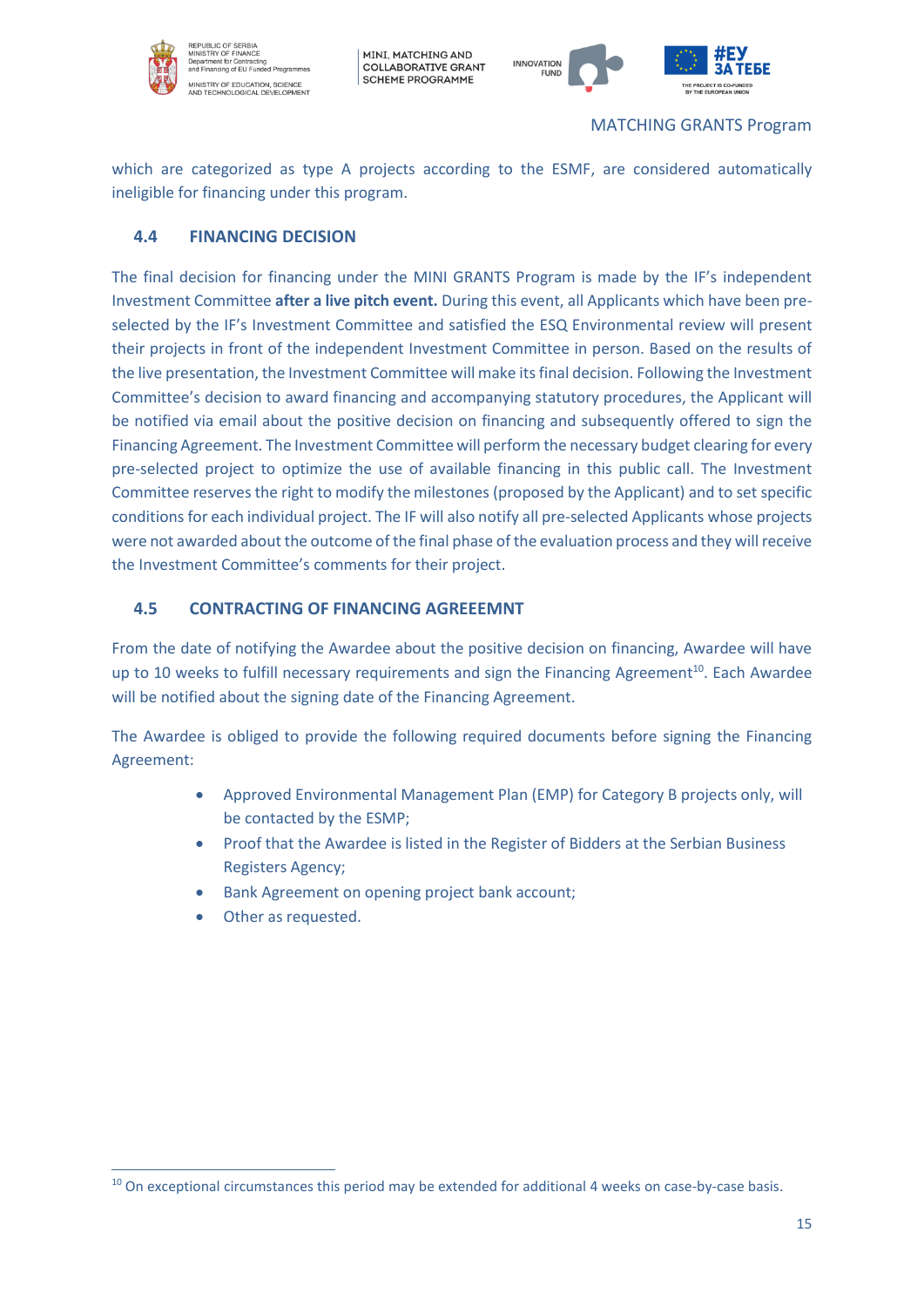



# <span id="page-19-0"></span>**5. IMPLEMENTATION AND MONITORING OF THE PROJECT**

#### **5.1. GENERAL IMPLEMENTATION PRINCIPLES**

<span id="page-19-1"></span>The Awardee is required to carry out the project diligently, timely and efficiently in accordance with the terms of the MATCHING GRANTS Program and the Financing Agreement and with sound technical, economic, financial, managerial, environmental and social standards and practices.

The Awardee is required to carry out the project in accordance with the provisions of the IF's Environmental and Social Management Framework and the Environmental Management Plan (where applicable) and to take in a timely manner all measures to enable the IF to monitor the provisions of the Environmental Management Plan.

The Awardee is required to implement the project in accordance with the signed Financing Agreement. Any significant deviation from the Application (e.g. project is not on schedule for completion within timeframes defined in the Application, proposed milestones are not achieved) requires prior written consent of the IF.

Any costs covered from the project funds may not be incurred before the start of the project.

#### **5.2. PAYMENTS AND DISBURSEMENT OF PROJECT FUNDS**

<span id="page-19-2"></span>The Awardee must open a project bank account where project financing from the IF and co-financing from the Awardee is transferred. This account must not be used for any other purpose except for implementation of the approved project. The Awardee bears full legal responsibility for this account, documents all the payments made to and from it and reports them back to the Innovation Fund.

The project funds are disbursed on a quarterly basis. The disbursement amount will cover up to sixty percent (60%) of the Approved Project Budget for the quarter. However, prior to the quarterly disbursement, the Awardee must submit, along with the quarterly progress and financial report, a bank account statement showing that the Awardee has deposited in the project account a minimum of forty percent (40%) of the total amount of funds requested for the particular quarter.

Prior to next quarterly disbursement, the Awardee must **submit quarterly progress- and financialreports within two (2) weeks after the last calendar day of the project quarter** along with other required documentation and the reports must be approved by the IF. Upon review and approval of the reports by the IF, the Awardee will be eligible for disbursement for the next quarter.

Disbursement for the last quarter (or the last two quarters, depending on the disbursement dynamics for the last two quarters) of the project will be reduced by an amount of 20% of the total IF financing as per Approved Project Budget for the second year of the project (or for the first year of the project, where applicable) until the monitoring of the project is completed as defined in Section 5.5 and the final report is approved.

The final disbursement for eligible expenses will be made upon review and approval of the final progress report and the quarterly financial report for the last project quarter and upon completion of the project in accordance with the provisions of the Financing Agreement and signing of the Final Settlement. In case of any ineligible expenditures, the IF's pro-rata amount of these expenditures will be subtracted from the withheld amount.

The review and approval of the reports will take approximately two (2) weeks and will include deskreview (financial report and progress report) and may be subject to an on-site monitoring visit as described in Section 5.5.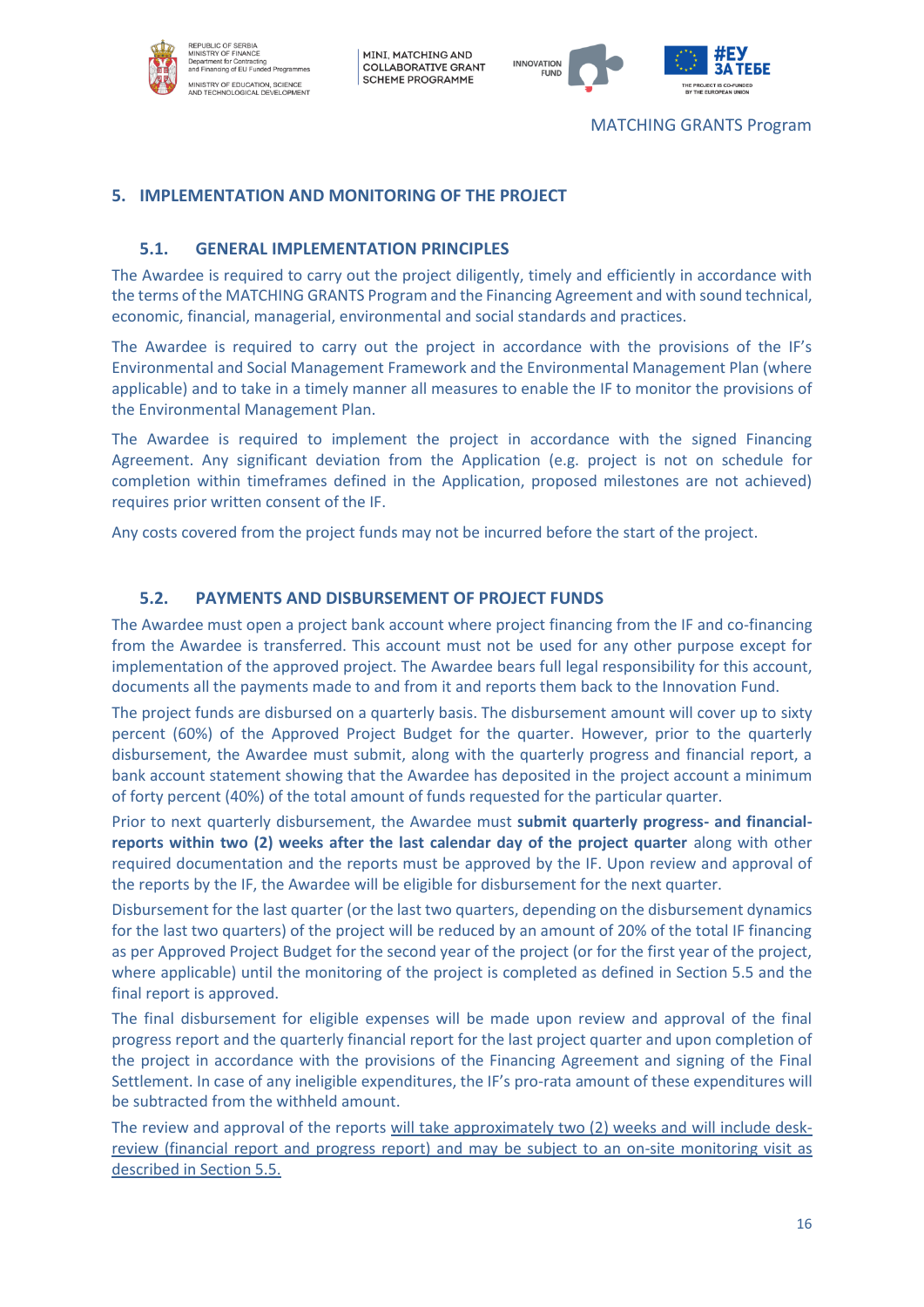



### MATCHING GRANTS Program

All payments to the Awardees are made in Serbian Dinars at the official average exchange rate of the National Bank of Serbia on the date of the disbursement.

In special cases, Awardee is allowed to request *changes of the Approved Project Budget within any budget category.* In order to implement the budget changes, the Awardee is obligated to send a written request for reallocation of funds to the IF and a Project Budget proposal for approval via email. The Awardee has the right to request a change once in 6 months. Only after the receipt of the IF's written approval the Awardee can make payments related to these changes. However, if the change affects the disbursement schedule, an amendment to the Financing Agreement needs to be signed.

# <span id="page-20-0"></span>**5.3. PROCUREMENT PROCEDURES**

Subject of procurement procedures are:

- I. **Procurement of supply** includes the purchase or rental of supplies/equipment (may include sitting, installation and maintenance);
- II. **Procurement of services** includes engagement of service providers, firms and/or individuals, experts, advisors.

Awardee will conduct procurement for **all budget categories**, except for:

- I. Budget category I. Human resources;
- II. Supplier/service provider who was explicitly named in the first Project Budget that was part of the Application;
- III. Proven previous professional collaboration. In this case, Awardee has to submit to the IF Portal contract, invoice or other proof of previous collaboration which was dated before Investment Committee decision for financing. Previous collaboration may be appropriate only for cases when there is natural continuation of previous work or compatibility with existing equipment, with reasonable prices. The IF reserves the right to request additional documents to confirm the previous collaboration, if needed.

#### **Procurement principles**

The Awardee shall respect the principles of **fair competition, transparency, proportionality, equal treatment, non-discrimination and economy, efficiency and effectiveness**. All procurements shall be put out to competition on the broadest possible basis. The estimated value of a procurement package may not be determined with a view to circumventing the applicable rules, nor may be split up for that purpose. No artificially splitting is allowed. Supplies or services that can be purchased from the same supplier or service provider in principle should be included in a same procurement procedure.

The contract must be awarded to the **tenderer offering best value for money for service tenders** (i.e., the tenderer offering the best price-quality ratio) or, as appropriate, to the tenderer offering the **lowest price for the fulfillment of the technical specifications for the supply contracts**. In doing so, the Awardee shall avoid any conflict of interests and respect the following basic procurement principles:

• The Awardee shall evaluate the offers received against objective and transparent criteria which enable measuring the quality of the offers and which take into account the price i.e.,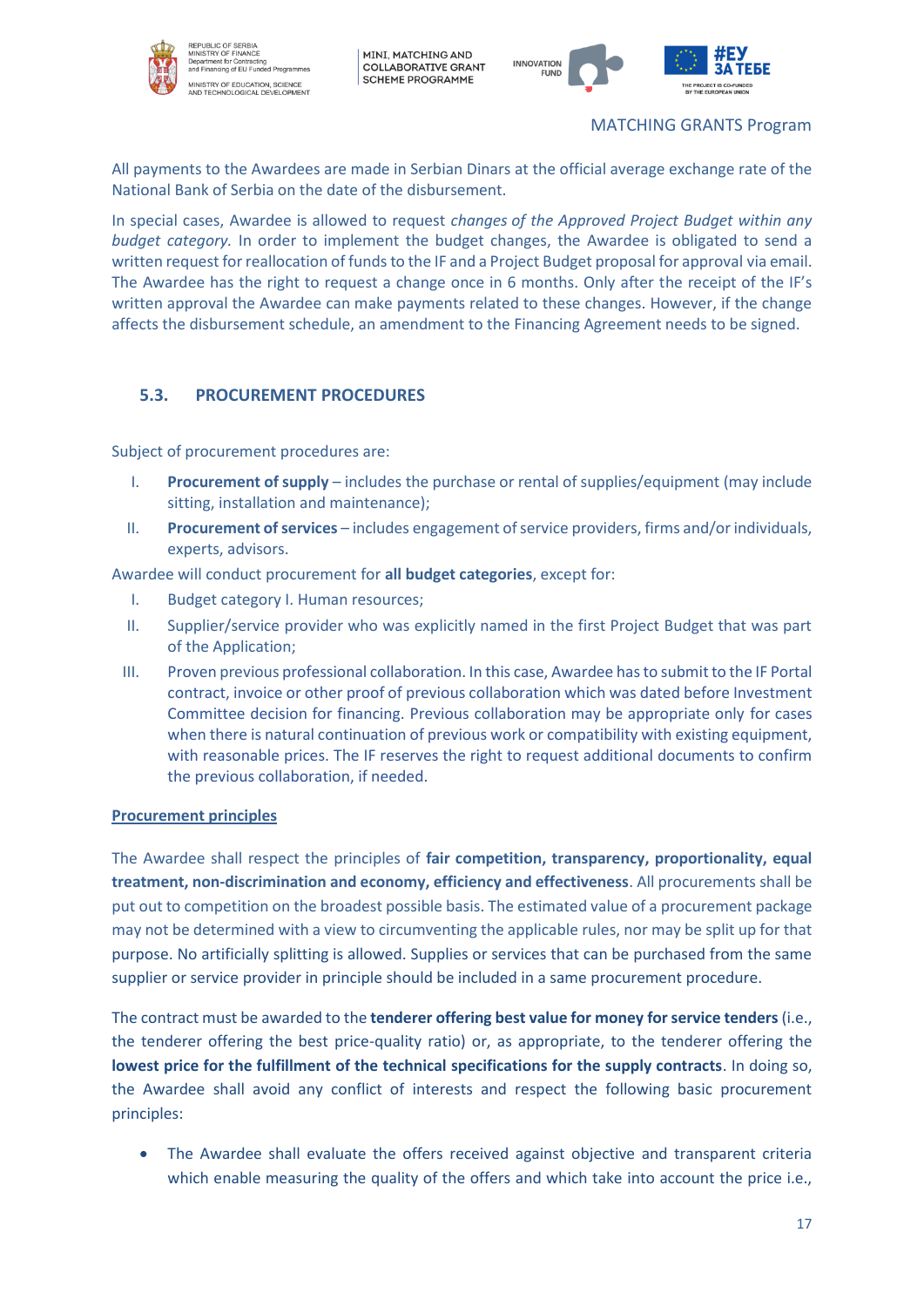



MATCHING GRANTS Program

the offer with the lowest price shall be awarded the highest score for the price criterion for service tenders.

- The Awardee shall keep sufficient and appropriate documentation with regard to the procedures applied.
- Fair competition and equal treatment There should always be a competition for the award of contracts. All tenderers must be given the same information and be treated equally with this regard. The potential tenderers should be given sufficient time to prepare and submit their offers.
- Objectivity and impartiality Requirements in the technical specifications for supply and terms of reference for service procurements must be non-discriminatory, clear and unambiguously set in line with the market conditions. Using manufacturer or brand name shall be avoided. If it is necessary to name brand or manufacturer, the words *"or equivalent"* shall be added after such reference.

#### **Record keeping and audit trail**

The Awardee shall keep sufficient and appropriate documentation with regard to the procedures applied. In this way, a clear and easy to follow audit trail (supporting documentation from each step of the procurement procedure such as whole tender documentation with requests and procurement descripriton, nomination and composition of the evaluation committee, submitted offers, evaluation reports, communications with the tenderers, emails correspondence if applicable, documentation during contract implementation etc.) **for all steps of the procurement procedure** must be ensured.

#### **Rule of nationality**

For procurement of goods and services **tenderers (legal entities that submitted offer/tender) are eligible if they are established in one of the following countries/territories (hereinafter: eligible State)**: Austria, Belgium, Bulgaria, Czech Republic, Croatia, Cyprus, Denmark, Estonia, Finland, France, Germany, Greece, Hungary, Ireland, Italy, Latvia, Lithuania, Luxembourg, Malta, Netherlands, Poland, Portugal, Romania, Slovakia, Slovenia, Spain, Sweden, United Kingdom, Albania, Bosnia and Herzegovina, Kosovo<sup>11</sup>, Montenegro, Serbia, Turkey, the Republic of North Macedonia, Iceland, Lichtenstein, Norway, Algeria, Armenia, Azerbaijan, Belarus, Egypt, Georgia, Israel, Jordan, Lebanon, Libya, Republic of Moldova, Morocco, occupied Palestinian territory (oPt), Syria, Tunisia, Ukraine.

Eligible legal entity is established under the law of an eligible State and its real seat i.e., registered headquarters are within an eligible State.

Тhis rule **does not apply for engagement of experts and other natural persons** employed or legally contracted, i.e., experts recruited or otherwise legally contracted by an eligible contractor/sub‑contractor. Engaged experts and other natural persons may be of any nationality.

<sup>11</sup> All reference to Kosovo in this text shall be understood in full compliance with United Nations Security Council Resolution 1244 and without prejudice to the status of Kosovo.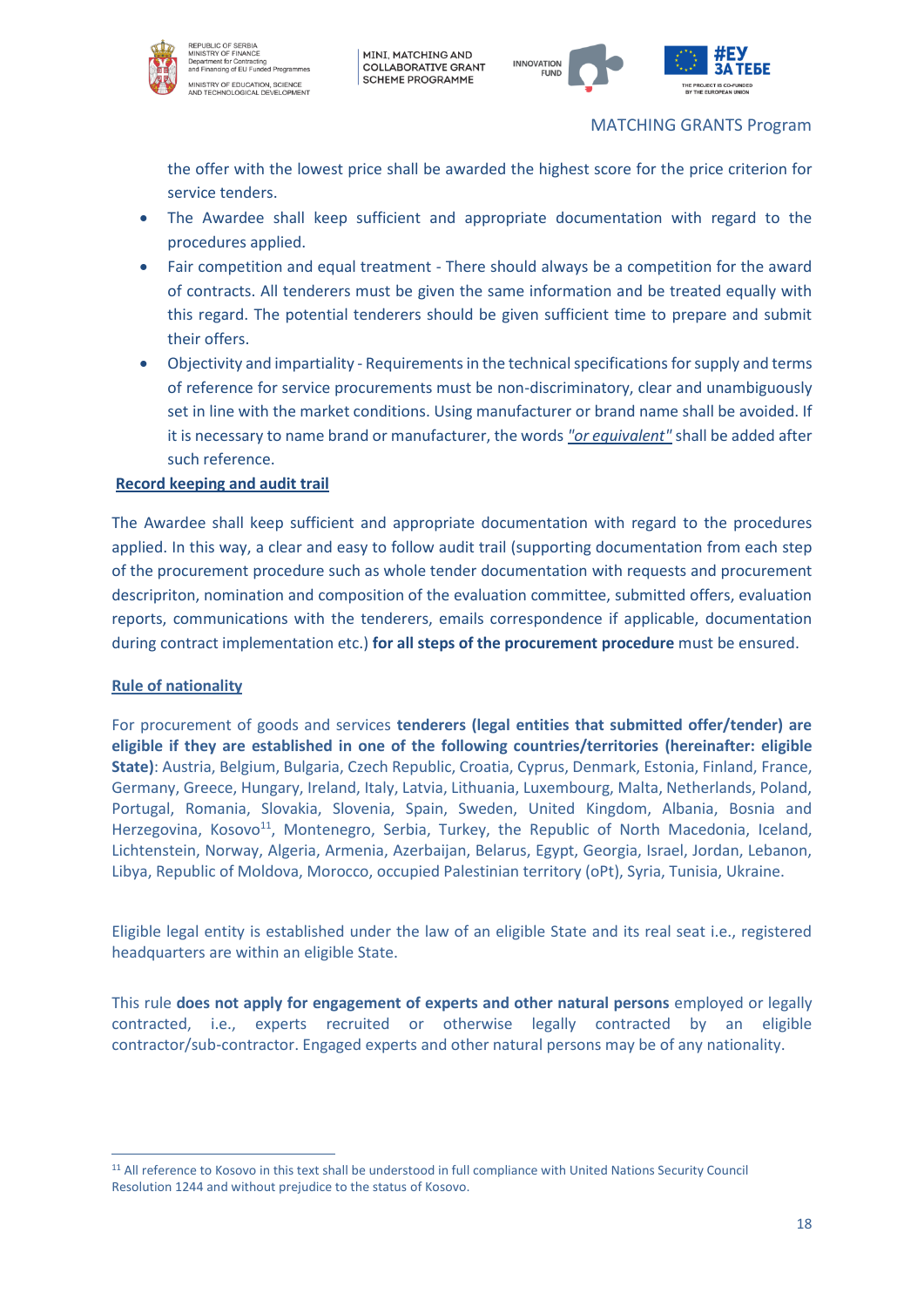



#### MATCHING GRANTS Program

#### **The rule of origin**

This rule applies only for procurement of goods.

All procured goods **may originate from any country if the amount of the goods to be procured is below EUR 100,000 per purchase**, in which case no proof of origin is required. Where the procurement is divided into lots, the rule applies per lot (only applicable to lots of less than EUR 100,000).

For the purchase of EUR 100,000 and above, goods must originate from the same eligible States listed above for the rule of nationality. The proof of origin must be issued by the competent authorities of the country of origin of the goods or supplier (for example the chamber of commerce) and must comply with the rules laid down by the relevant European Union legislation.

The country of origin is not necessarily the country from which the goods were shipped and supplied. Two basic concepts are used to determine the origin of goods, namely the concept of 'wholly obtained' products and the concept of products having undergone a 'last substantial transformation':

- If only one country is involved in the production, the 'wholly obtained' concept will be applied. In practice, these goods wholly obtained in a single country must be regarded as having their origin in that country.
- If two or more countries are involved in the production of goods, it is necessary to determine which of those countries confers origin on the finished goods. For this purpose, the concept of 'last substantial transformation' is applied<sup>12</sup>.

When rules of origin apply, the tenderer must state expressly that all the goods meet the requirements concerning origin and must state the country(ies) of origin. When tendering for systems comprising more than one item, the origin of each item in the system must be specified. The tenderer is bound by the declaration of origin she/he submits. The tenderer may be requested to provide documents supporting the stated origin. The declaration of origin must be submitted at the latest during implementation of the contract when the certificate of provisional acceptance is requested.

#### **Procurement procedures**

The basic means of awarding contracts is competitive tendering. The purpose is twofold:

- to ensure that operations comply with the procurement principles; and
- to obtain the quality of services and supplies at the best possible price.

The **applicable financial thresholds** that further determine the use of procurement procedures are summarized in the table below. The thresholds are based on the maximum budget for the contract in question (including any co-financing). Where contracts are subdivided into lots, the value of each lot is taken into account when calculating the overall threshold.

 $12$  In general the criterion of last substantial transformation is expressed in three ways: by a rule requiring a change of tariff (sub)heading in the HS nomenclature (i.e. the Nomenclature governed by the Convention on the Harmonized Commodity Description and Coding System); by a list of manufacturing or processing operations that do or do not confer on the goods the origin of the country in which these operations were carried out; by a value added rule, where the increase of value due to assembly operations and incorporation of originating materials represents a specified level of the ex-works price of the product.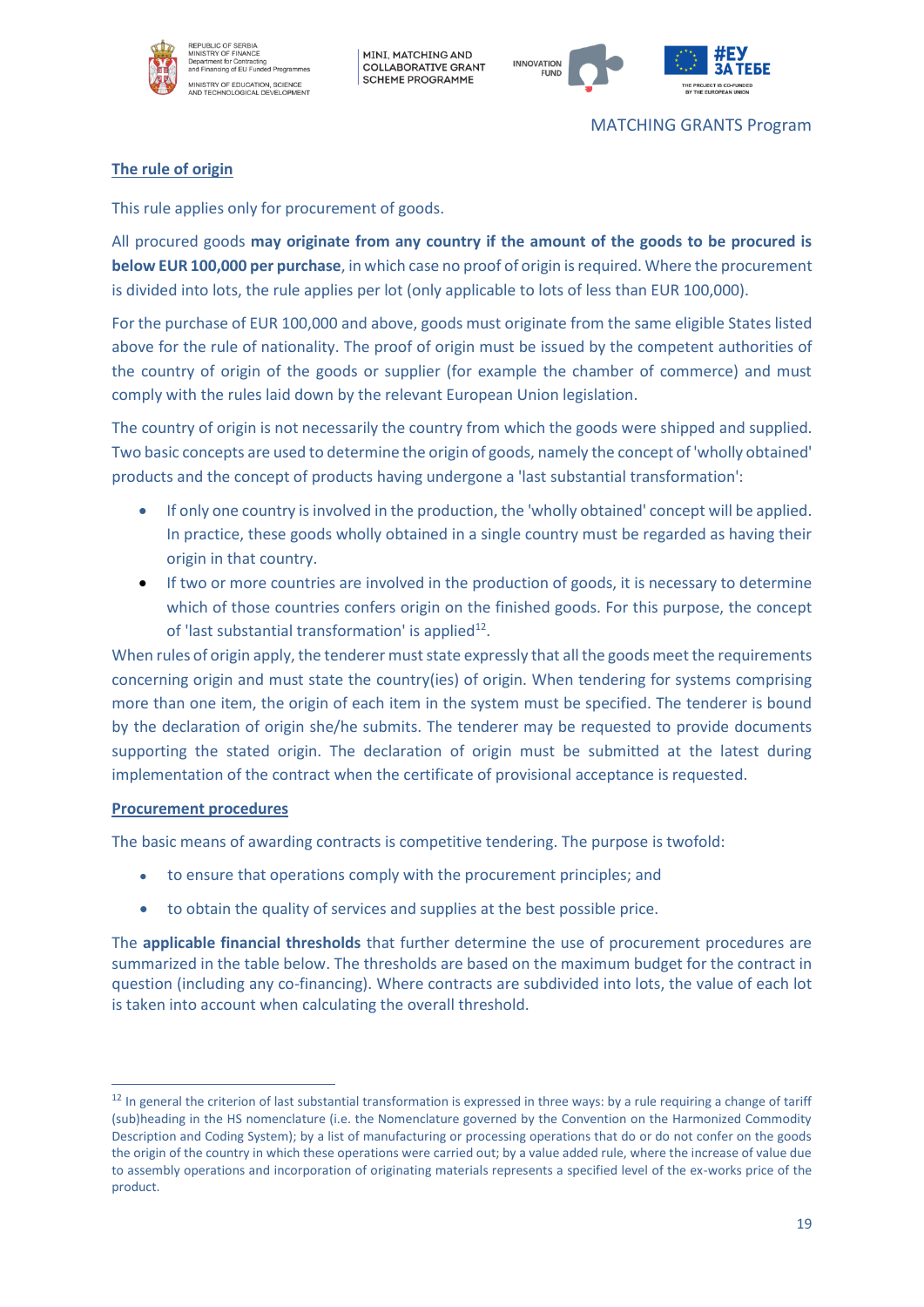



#### MATCHING GRANTS Program

Thresholds and procurement procedures:

| <b>PROCUREMENT OF</b>                          |                            |                   | A payment may be<br>made               |
|------------------------------------------------|----------------------------|-------------------|----------------------------------------|
| <b>SERVICES</b>                                |                            |                   | against invoice without                |
|                                                | Competitive procedure      | Single tender     | prior acceptance of a<br>tender if the |
|                                                | > EUR 20,000 < EUR 300,000 | $\leq$ EUR 20,000 | expenditure is                         |
| <b>PROCUREMENT OF</b><br><b>GOODS/SUPPLIES</b> |                            |                   | $\leq$ EUR 10,000                      |

Single tender procedure: Awardees are strongly advised to invite 3 quotations to show that they got a good deal reflecting the current market prices. This will demonstrate that the process was fair and transparent. The Awardees need to obtain at least one valid quotation.

Competitive procedure: Awardees must invite at least 3 possible suppliers/service providers to submit quotations. The Awardees need to obtain at least one valid quotation.

For procurement of supplies and services **for contracts estimated to cost EUR 50,000 or more**, the Awardees will be required to provide procurement documentation to the **IF for prior review and approval**. Only after obtaining the IF's written consent, the Awardee will be allowed to finalize the procurement procedure and make corresponding payments.

#### **IF reserves the right to conduct a sample desk-check of completed procurements.**

The physical inspection is on a sample basis will be a part of the monitoring visit.

#### **5.4. REPORTING**

<span id="page-23-0"></span>The Awardee is obligated to provide the Innovation Fund with accurate, timely and coherent quarterly financial and progress reports pertaining to the project, in predefined intervals. The IF will provide every Awardee with a detailed Implementation manual which outlines the reporting requirements and procedures.

Two (2) weeks after the last calendar day of each **quarterly period (i.e. every 3 months)**, the Awardee needs to submit the **quarterly progress and financial report** (signed by the authorized legal representative), **including all supporting documentation** to the IF for review. For any identified deviations that are unintentional or technical mistakes the Awardee may be required to update the reports or submitted additional documentation. Additional check-ups by the IF may also be made.

Any changes to the project (e.g. regarding project implementation, timelines, project budget, deliverables, project staff, etc.) should be communicated to the IF, especially when they require the IF's written consent. Such changes may not be effective before the written consent is issued to the Awardee.

#### Quarterly Progress Report

This report should describe in detail all previously completed and currently on-going activities, as well as actions planned for the upcoming period. It needs to focus on the main achievements of the reporting period, state any potential setback of issued and provide an overview of the Awardees business activities.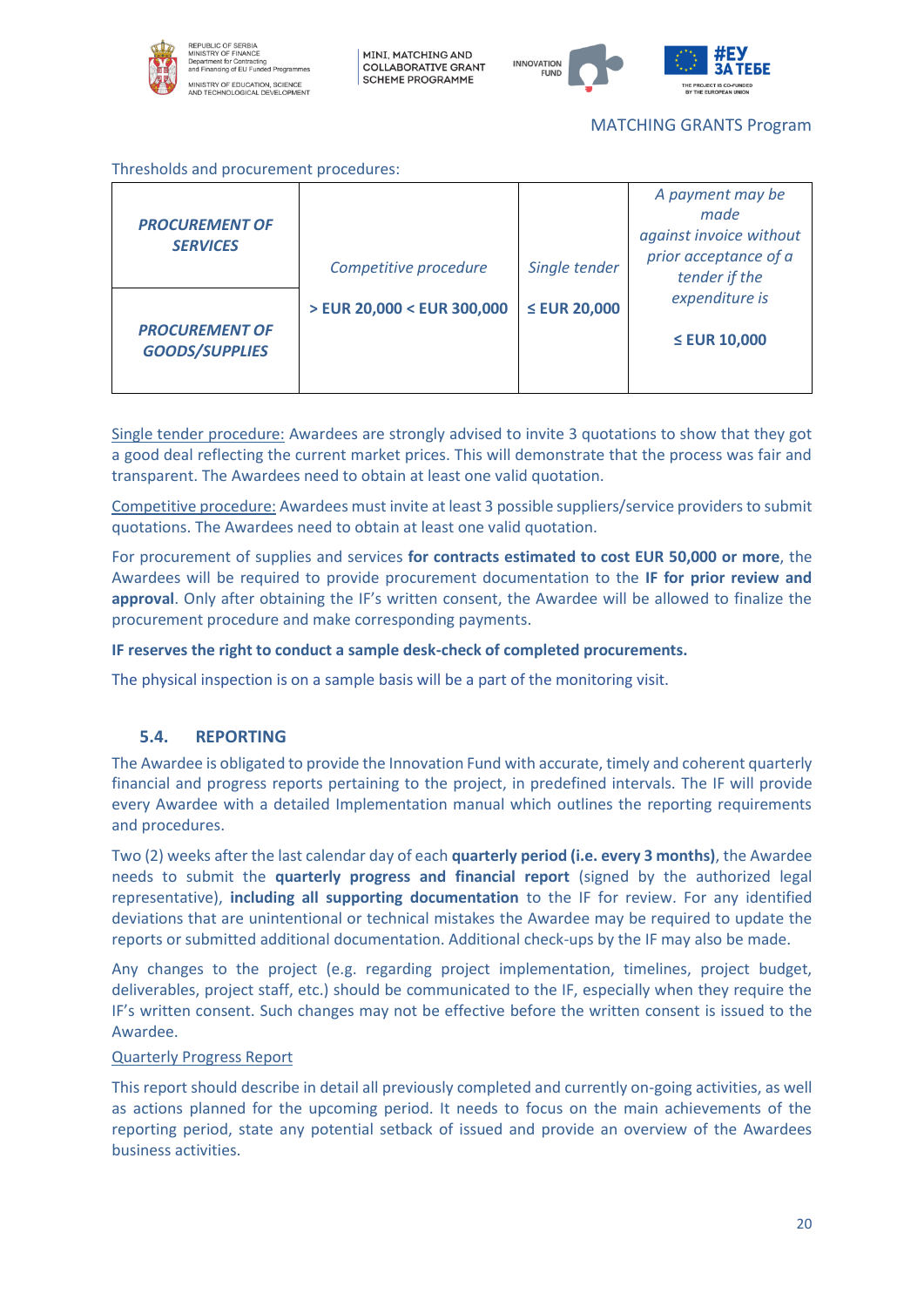



#### MATCHING GRANTS Program

#### Quarterly Financial Report

This report must document all actual payments from the project account. These payments must be properly itemized and categorized in accordance with the Approved Project Budget as found in the Financing Agreement.

Supporting financial documentation will include all bank statements from the project account, along with viable proof of payment, such as invoices, delivery receipts and/or reports, payroll calculations, service providers' reports, etc.

#### Final Progress Report

Final Progress report is submitted **within 4 weeks after the end of the final reporting period**, and it needs to provide details on the overall achievements of the project. It should include information on the status of the planned milestones and development activities, but also focus on the marketing and commercialization activities that are on-going or even planned, as well as any other information that is relevant for the success or future development of the Awardee.

# <span id="page-24-0"></span>**5.5. MONITORING OF THE PROJECT**

Prior to disbursement of funds to the Awardee, monitoring of the project is required by the IF. The purpose of the monitoring is to assess the progress of the project in implementing the task activities and to assure that financial expenditures are in accordance with the Approved Project Budget for the given period. Methods of monitoring include:

- A) Review of submitted quarterly progress- and financial- reports;
- B) On-site monitoring visits (at least once per year);
- C) Review of submitted final progress report;
- D) Review of visibility requirements.

The purpose of the monitoring visit by the IF staff is primarily to check that project development and financial activities are occurring as reported and as stated in the approved project documents. The IF will perform monitoring visits at least once per year or more often, if deemed necessary. The IF staff will notify the Awardee in writing by email in advance about the monitoring visit. The notification will outline the purpose of the visit, what is to be reviewed, and who should attend the visit and the meeting during the monitoring visit.

Monitoring visits will typically include a review of project implementation (e.g. procedures, milestones with measurable results, timelines, tasks, agreements, policies, and financial documentation) as well as in-person meetings with relevant project team members. At the end of each monitoring visit, the IF staff will discuss findings from the meeting with relevant project team members and clarify which corrective actions to pursue after the visit, if any. If the monitoring visit has identified any concerns, the Awardee will be required to correct these deficiencies within agreed timelines. Further payments depend on the severity of problem and it will be suspended until the deficiencies are corrected.

The representatives of institutions from which the IF receives financing for this Program may also take part in the IF's monitoring visit as observers, or perform a monitoring visit on their own.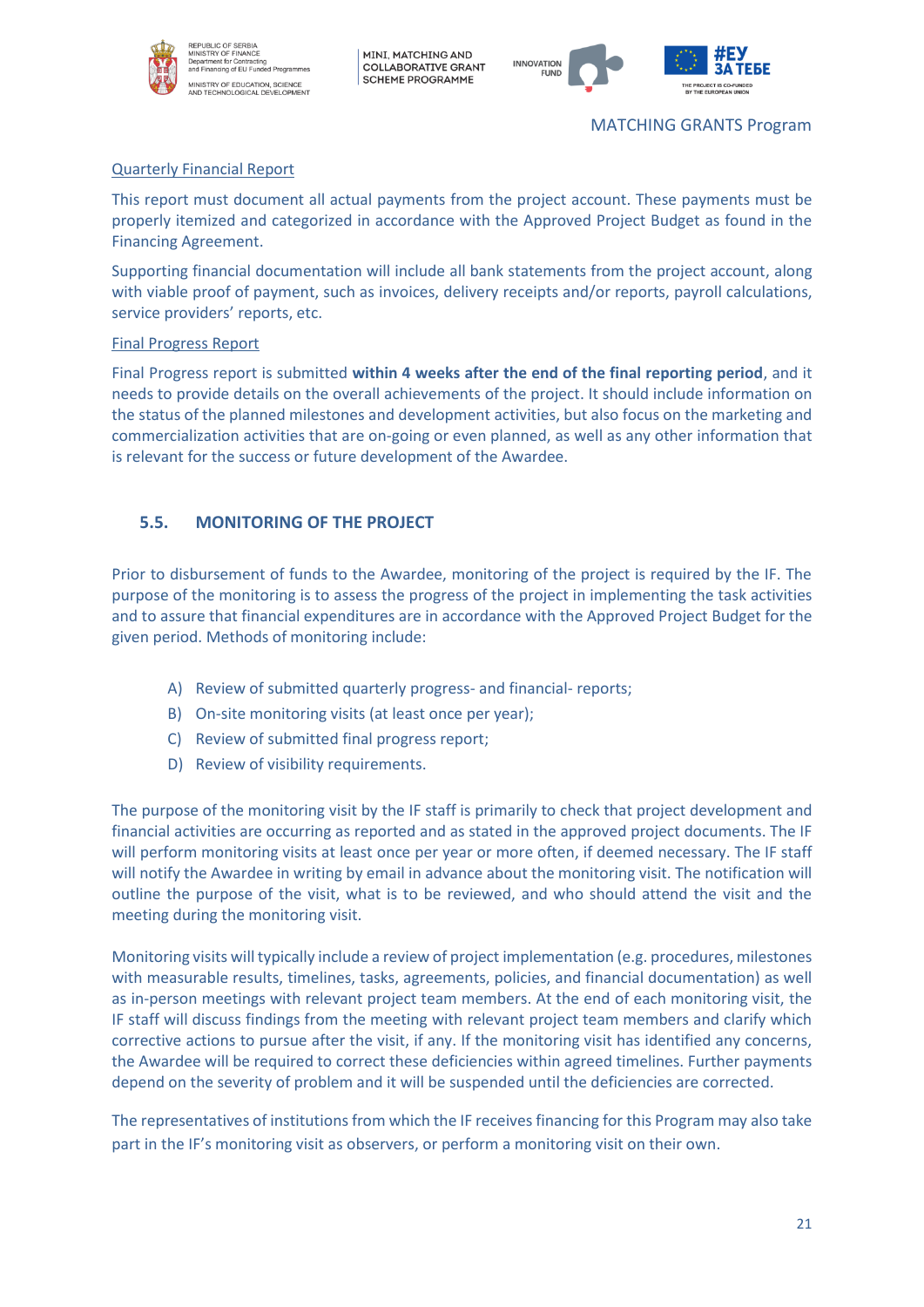



MATCHING GRANTS Program

БЕ

For a comprehensive overview of the monitoring procedure, please see Figure 2. **Figure 2:** Monitoring procedure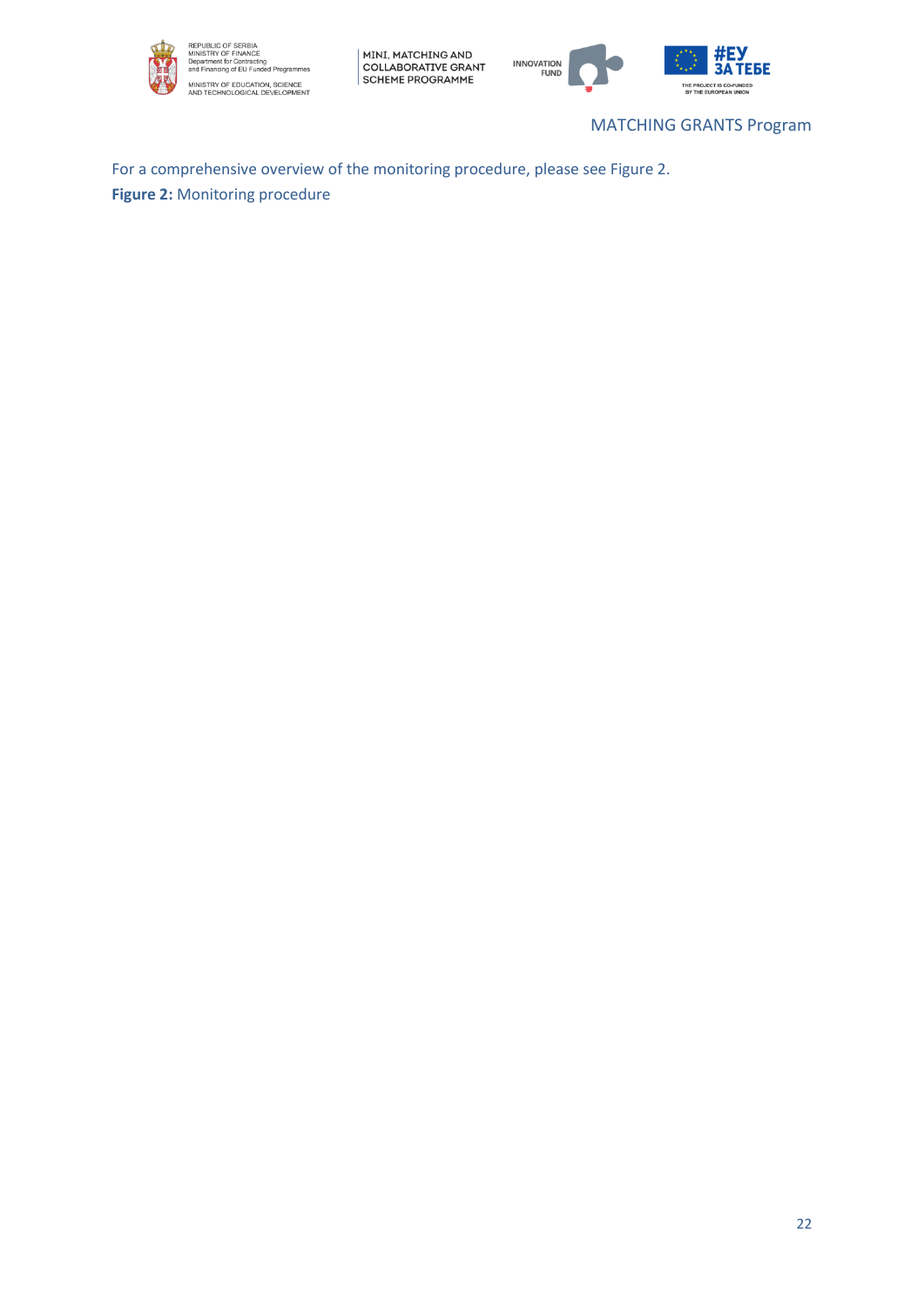



# MATCHING GRANTS Program



23